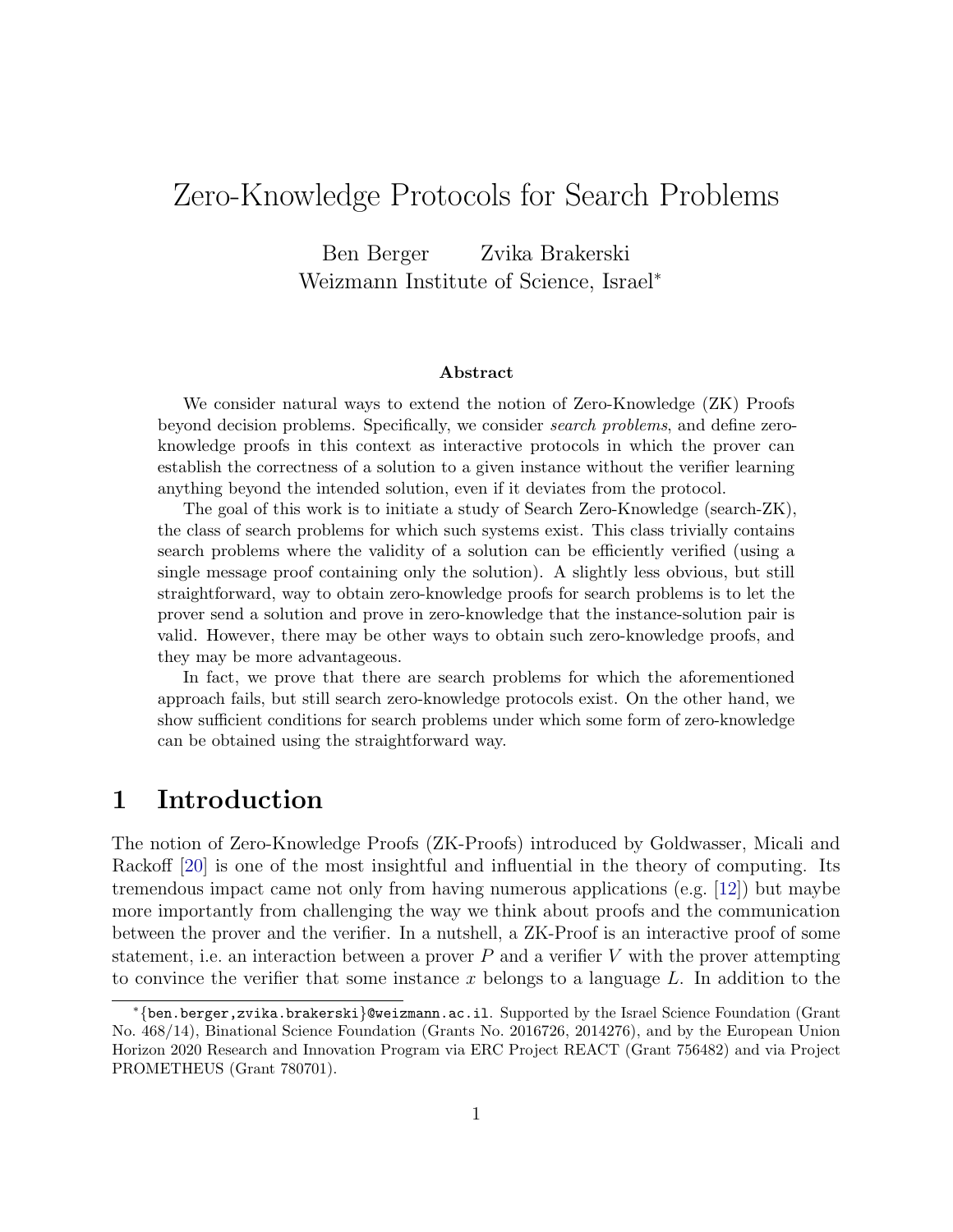usual completeness and soundness, in the ZK scenario the prover wants to protect itself from revealing "too much information" to the verifier. Surely the verifier needs to learn that indeed  $x \in L$ , but nothing else beyond this fact should be revealed. Furthermore, even a malicious verifier that does not follow the prescribed protocol should not be able to trick the prover into revealing more information than intended. This intuitive statement is formalized using the *simulation paradigm*, the existence of a simulator machine  $S$  that takes an input  $x \in L$  and a possibly cheating verifier  $V^*$  and samples from the view of  $V^*$  in the interaction  $(P, V^*)$  (up to negligible statistical or computational distance). Since the view of the verifier can essentially be produced (up to negligible distance) knowing only that  $x \in L$ , it clearly does not reveal anything beyond this fact.

Our Results. In this work we consider a setting where again the prover is concerned about revealing too much information to the verifier, but now in the context of *search problems*. That is, the prover would like to assist the verifier in learning a solution  $y$  to an instance x of some search problem, but would like to limit the verifier's ability to learn anything beyond the intended solution (or distribution of solutions).

While one's first intuition of a search problem is of one where it is efficient to verify a solution (i.e. searching for an NP witness), this is actually not the interesting setting here. In fact, in this case the prover can just send the witness, and the verifier verifies locally, so no additional information beyond the solution is revealed. One example one could consider is the "isomorphic vertex problem": given two graphs  $(G_1, G_2)$  and a vertex  $v_1$  in  $G_1$ , find a vertex  $v_2$  in  $G_2$  that corresponds to  $v_1$  under some isomorphism.

Our first contribution is to formalize the notion of zero knowledge interactive protocols for search problems using the simulation paradigm, as follows. We require that the prover for the interactive protocol is associated with a family of distributions  ${Y_x}_x$  over solutions for each input  $x$ , intuitively corresponding to the distribution  $V$  is allowed to learn. We require that the view of any verifier can be simulated given only a sample  $y$  drawn from  $Y_x$ . To reduce the number of free parameters in the definition we propose to associate  $Y_x$  with the distribution of solutions output by an interaction of an honest prover with an honest verifier (note that importantly this refers to the distribution of solutions y output by the honest verifier and not to the honest verifier's entire view). Thus the zero-knowledge task becomes to ensure that no verifier (including the honest verifier) learns anything except the honest verifier's prescribed output. In terms of soundness, we require that V either outputs some valid solution for the search problem (if such exists), or rejects, except perhaps with small probability, even when interacting with a malicious prover. The definition, a discussion and an example protocol are provided in Section [3.](#page-6-0)

Intuitively one could think that in order to achieve search-ZK, the prover should first sample a solution from  $Y_x$ , send it to the verifier and then prove in decision-ZK the validity of the solution (that is, that in a sense search-ZK is reducible to decision-ZK). In section 4 we formally define the class prefix-ZK of search problems that have search-ZK protocols of the form described above. We show that prefix-ZK has a complete problem (which we are unable to show for general search-ZK) and we explore whether it is possible to provide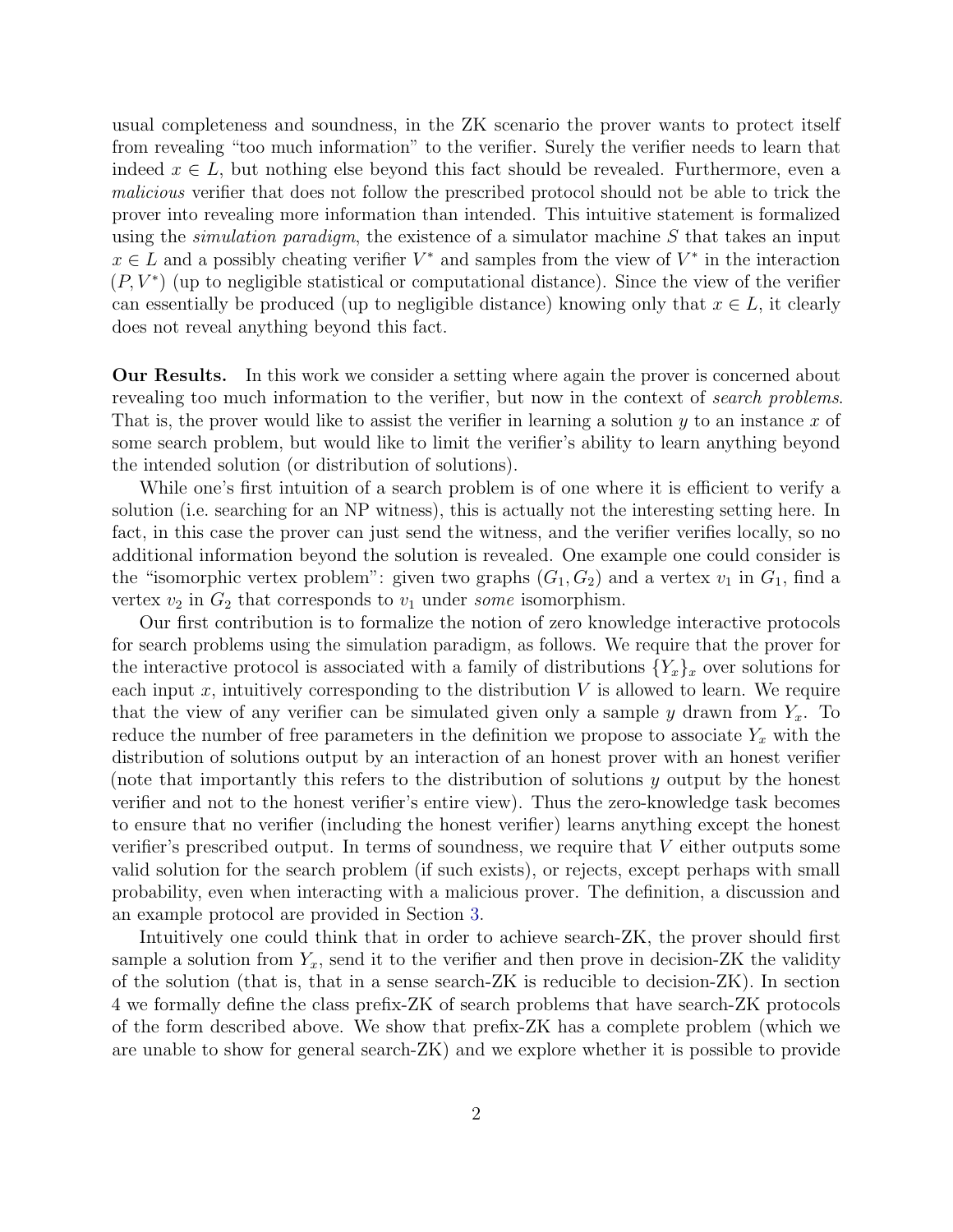a prefix-ZK protocol for any language in search-ZK or whether there are some cases where other methods can achieve search-ZK but the aforementioned outline cannot. We show conditions under which a given search-ZK protocol can be transformed into a prefix-ZK one (for the same underlying search problem), but we also show that in general, perhaps counter-intuitively, search-ZK contains problems that are not in prefix-ZK, so at least in that sense the study of search-ZK may not be a derivative of the study of decision-ZK. Interestingly, this separation follows from showing that search-PSPACE, the class of search problems solvable by a deterministic poly-space Turing machine, does not contain search-IP, the class of search problems solvable by an interactive protocol. This result may be of independent interest, in light of the famous IP=PSPACE theorem [\[25\]](#page-31-0).

Lastly, in Section [5,](#page-24-0) we discuss search-ZK protocols that are also *pseudo-deterministic*, meaning that each instance is associated with some canonical solution that is output by the prescribed protocol and the soundness requirement is that a malicious prover cannot make the honest verifier output a solution that is not the canonical one (except with small probability). The notion of pseudo-deterministic algorithms and protocols was presented by Gat and Goldwasser [\[7\]](#page-29-0) and further explored by Goldreich, Goldwasser, Grossman, Holden and Ron [\[10,](#page-29-1) [17–](#page-30-2)[19,](#page-30-3) [21\]](#page-31-1). One of the advantages of pseudo-deterministic protocols is that they allow for soundness amplification for search problems. We show that the isomorphic vertex problem has a pseudo-deterministic search-ZK protocol, suggesting that achieving strong soundness together with strong privacy is possible in some interesting cases.

Related Notions. The first related notion is that of secure multiparty computation (MPC) by Yao [\[26\]](#page-31-2) and Goldreich, Micali and Wigderson [\[11\]](#page-30-4). For the purpose of this work, the relevant setting is of secure two-party computation where two parties  $A, B$  with inputs  $x_A, x_B$ wish to compute values  $y_A, y_B$  which depend on both inputs. The privacy requirement is that each party does not learn more than its intended output. It would appear that setting  $A = P, B = V$ , and defining  $F_B$  appropriately to output what the verifier is allowed to learn, should result in a search-ZK protocol. However, looking more closely, the complexity of an MPC protocol scales with the complexity of the function  $F_B$ , which in general scales with the complexity of the prover's functionality. If the prover's functionality is not in NP, then MPC cannot be used. MPC appears to be useful in the restricted case of computational search-ZK for search problems that can be computed as a function of an NP witness. Our isomorphic vertex problem falls into that category (with the NP witness being an isomorphism), however for isomorphic vertex we have a statistical search-ZK protocol. For statistical search-ZK, the MPC methodology does not seem to be useful, since information theoretically secure two-party computation is not possible [\[3,](#page-29-2) [4\]](#page-29-3).

Another related like of work is concerned with privacy of approximation algorithms, initiated by Feigenbaum et al. [\[6\]](#page-29-4) and Halevi et al. [\[22\]](#page-31-3), and further studied by Beimel et al. [\[1\]](#page-29-5). The setting in these works is quite different from ours. Their ideal setting is where a solution to some search problem is posted without revealing the input (e.g. output a vertex cover for some graph without revealing the edges of the graphs). The problem arises when solving exactly is hard and an approximation algorithm is used instead. Their goal is to show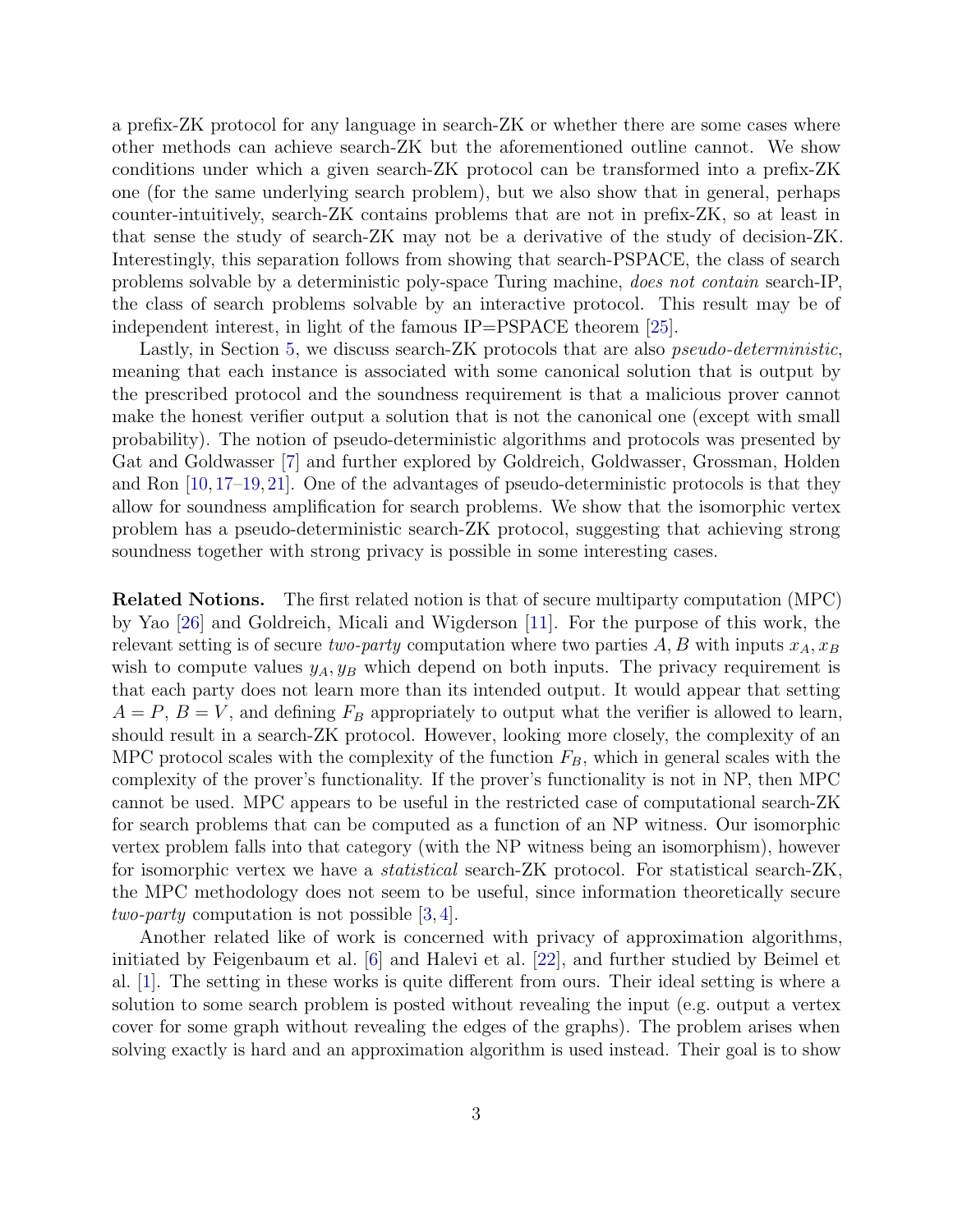that the approximate solution does not reveal more information than the exact solution. Note that in this setting there is no soundness requirement (in fact, a client cannot be convinced that a solution is correct since it does not have the input).

Future Directions. Our work is far from being an exhaustive study of search-ZK, and we hope to open the door for additional study. One direction of research is designing search-ZK protocols for other problems of interest, and more importantly general approaches for search-ZK for classes of problems. The question of whether search-ZK has complete problems in the computational and statistical setting remains open. Another intriguing line of inquiry, which may also be helpful for resolving the above, is whether we can translate the extensive body of work on statistical ZK protocols  $[5, 14–16, 23, 24]$  $[5, 14–16, 23, 24]$  $[5, 14–16, 23, 24]$  $[5, 14–16, 23, 24]$  $[5, 14–16, 23, 24]$  $[5, 14–16, 23, 24]$  $[5, 14–16, 23, 24]$  $[5, 14–16, 23, 24]$  into the search regime.

# 2 Preliminaries

In this section we go over standard definitions.

Definition 1 (Relations and Promise Problems).

- A relation is a subset  $R \subseteq \{0,1\}^* \times \{0,1\}^*$ . Given a relation R we denote by  $L_R :=$  ${x \mid \exists y, (x, y) \in R}$  the set of *instances* of R. Given an instance x, we denote  $R(x)$  $\{y \mid (x, y) \in R\}.$
- A promise decision problem is a pair  $\mathcal{L} = (L_{YES}, L_{NO})$  of sets  $L_{YES}, L_{NO} \subseteq \{0, 1\}^*$ where  $L_{YES} \cap L_{NO} = \emptyset$ . An element  $x \in L_{YES}$  is called a YES instance of  $\mathcal{L}$  and an element  $x \in L_{NO}$  is called a *NO* instance of  $\mathcal{L}$ . The goal of a solving procedure:
	- If  $x \in L_{YES}$  output 1.
	- If  $x \in L_{NO}$  output 0.
- A promise search problem is a pair  $\mathcal{R} = (R_{YES}, L_{NO})$  where  $R_{YES} \subseteq \{0, 1\}^* \times \{0, 1\}^*$ is a relation,  $L_{NO} \subseteq \{0,1\}^*$  is some set and  $L_{R_{YES}} \cap L_{NO} = \emptyset$ . An element  $x \in L_{R_{YES}}$ is called a *YES instance* of R and an element  $x \in L_{NO}$  is called a *NO* instance of R. The goal of a solving procedure:
	- If  $x \in L_{R_{YES}}$  output some  $y \in R_{YES}(x)$ .
	- If  $x \in L_{NO}$  output  $\perp$ .

Remark 2. We stress again that in a search problem, an instance can have many legal solutions, and the solving procedure is required to output one of them.

Definition 3 (Karp and Levin Reductions for Promise Problems).

• Let  $\mathcal{L}^1 = (L^1_{YES}, L^1_{NO}), \mathcal{L}^2 = (L^2_{YES}, L^2_{NO})$  be two promise decision problems. We say that  $\mathcal{L}^1$  is Karp-reducible to  $\mathcal{L}^2$  if there is a deterministic polynomial time Turing machine M such that: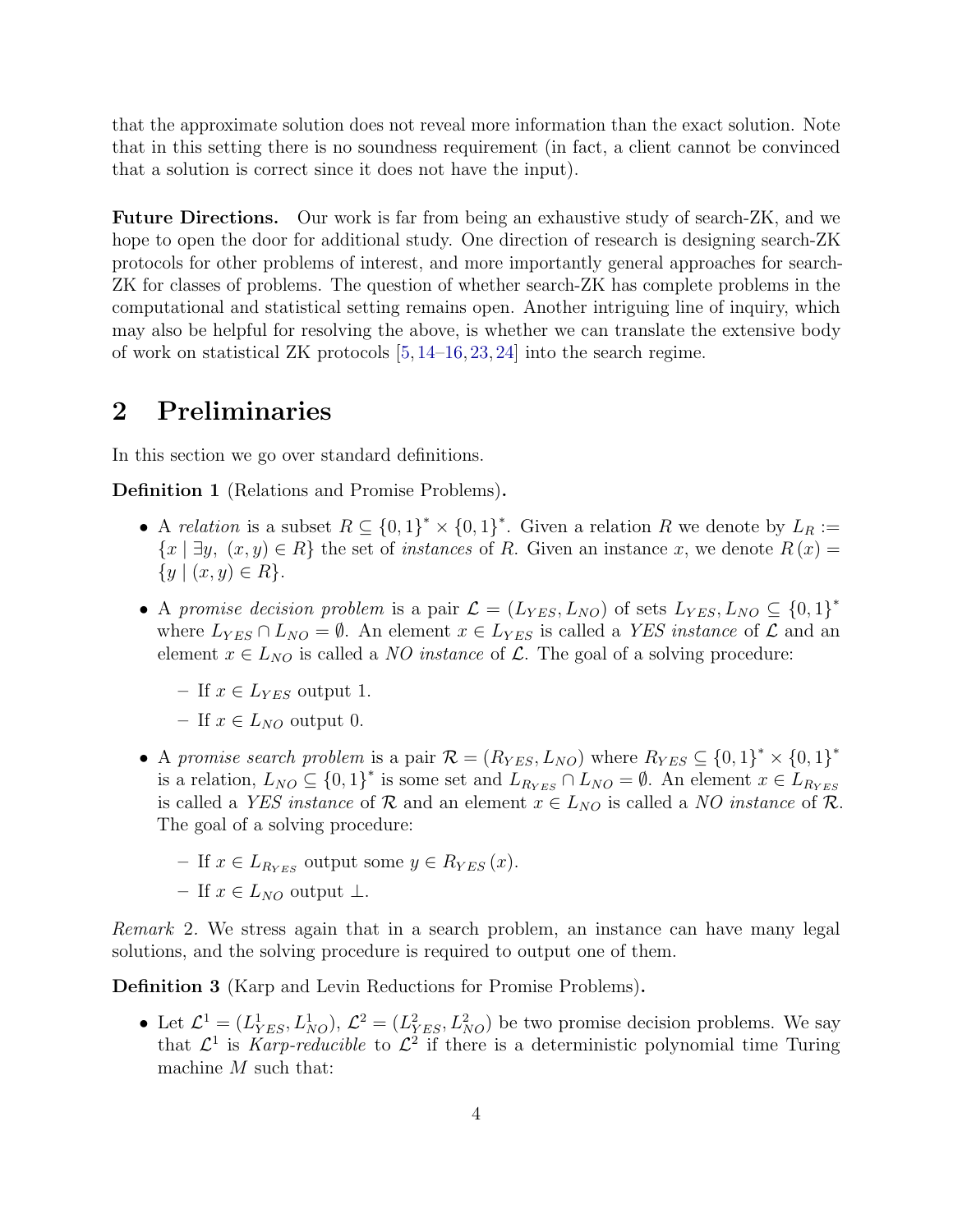- $\forall x \in L^1_{YES} \Rightarrow M(x) \in L^2_{YES}.$  $- \forall x \in L_{NO}^1 \Rightarrow M(x) \in L_{NO}^2$ .
- Let  $\mathcal{R}^1 = (R_{YES}^1, L_{NO}^1), \mathcal{R}^2 = (R_{YES}^2, L_{NO}^2)$  be two promise search problems. We say that  $\mathcal{R}^1$  is Levin-reducible to  $\mathcal{R}^2$  if there are two deterministic polynomial time Turing machines  $A, B$  such that:
	- $\forall x \in L_{R_{YES}^1} \Rightarrow A(x) \in L_{R_{YES}^2}.$  $- \forall x \in L_{NO}^1 \Rightarrow A(x) \in L_{NO}^2.$  $- \forall x \in L_{R_{YES}^1}, \ z \in R_{YES}^2(A(x)) \Rightarrow B(x, z) \in R_{YES}^1(x).$

The pair  $(A, B)$  is called the Levin-reduction between  $\mathcal{R}^1$  and  $\mathcal{R}^2$ .

• We say that a Levin reducion  $(A, B)$  from  $\mathcal{R}^1$  to  $\mathcal{R}^2$  is solution preserving, if for any  $x \in L_{R_{YES}^1}, R_{YES}^1(x) = R_{YES}^2(A(x)),$  i.e. x and  $A(x)$  have the same set of solutions.

### 2.1 Interactive Protocols

We will omit the rigorous formal definition of an interactive protocol between two parties, which can be found in standard text books (e.g. [\[8\]](#page-29-7)), but will just go over conventional notation. In these protocols we will have two interacting Turing machines, usually denoted P and V, which perform a joint computation on a shared input, usually denoted x. The following notation will be used:

- $(P, V)(x)$ . This can have two meanings depending on the context:
	- It can be written in a description of an implementation of some interactive protocol, in which case it means that the interacting parties execute a sub-protocol on joint input x according to the strategies  $P$  and  $V$ .
	- In any other context, this denotes the **output** of V after its interaction with P on the shared input  $x$ . That is, if the underlying problem is a decision problem then this output is a bit, and if the underlying problem is a search problem then this is the purported solution to the instance. Note that if  $V$  and/or  $P$  are randomized machines, and if furthermore x is taken from some distribution, then  $(P, V)(x)$  is a random variable, which is essentially a function of all the randomness involved.
- view $\binom{(P,V)}{V}(x)$  denotes the view of V of the interaction with P on input x. More precisely, this is a concatenation of the input, the randomness of  $V$  and all the messages passed between the machines in the interaction. For example, if there are k messages that are passed in the interaction, and  $m_i$  denotes the *i*'th message, then

$$
\mathsf{view}_V^{(P,V)}(x) = (x, r_V, m_1, \dots, m_k)
$$

where  $r_V$  is the randomness of V.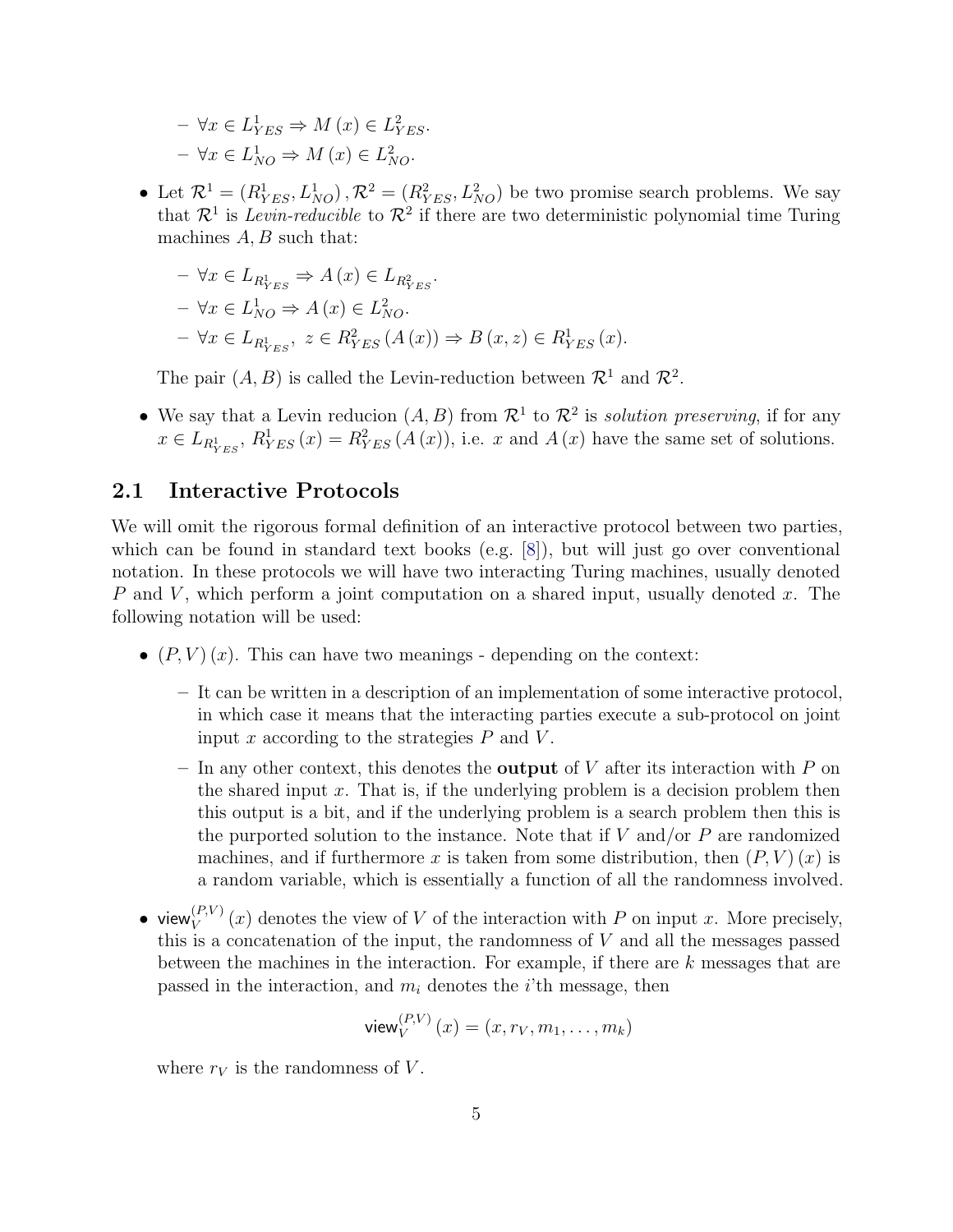Interactive proof systems for decision problems were introduced in [\[20\]](#page-30-0). In these protocols, an efficient verifier interacts with a computationally unbounded prover that tries to convince him of the validity of some statement. Altough these were originally defined for languages, they can also be defined for promise problems:

**Definition 4** (The class IP). We say that the promise decision problem  $\mathcal{L} = (L_{YES}, L_{NO}) \in$ IP if there is an interactive protocol  $(P, V)$  where V is a PPTM and P is (possibly) computationally unbounded such that:

- Completeness: For every  $x \in L_{YES}$ ,  $Pr[(P, V)(x) = 1] = 1$ .
- Soundness: For every  $x \in L_{NO}$  and prover strategy  $P^*$ ,  $Pr[(P^*, V)(x) = 1] \leq \frac{1}{2}$  $\frac{1}{2}$ .

We will now define zero-knowledge protocols for decision problems, also introduced in [\[20\]](#page-30-0).

Notational Convention In this work three types of zero knowledge classes are considered: computational, statistical and perfect zero knowledge, denoted  $CZK$ ,  $SZK$  and  $PZK$ respectively. Most of the claims in this text apply to all three of these classes, and therefore we use the abbreviation  $ZK$  whenever the statement or definition it appears in refers to all three types of zero knowledge at the same time. For example, the statement "any  $ZK$ protocol  $p_1$  admits a ZK protocol  $p_2$ " expands to three different statements for each of the zero-knowledge types considered.

**Definition 5.** We say a promise decision problem  $\mathcal{L} = (L_{YES}, L_{NO}) \in ZK$  if there is a triplet  $(P, V, S)$  such that:

- $(P, V)$  is an IP protocol for  $\mathcal{L}$ .
- Zero knowledge: S is an expected PPTM and for any PPTM  $V^*$  and  $x \in L_{YES}$ ,

$$
\mathrm{view}_{V^*}^{\left(P,V^*\right)}\left(x\right)\approx S\left(x,V^*\right).
$$

Remark 6. The meaning of 'view $_{V^*}^{(P,V^*)}(x) \approx S(x, V^*)$ ' depends on the type of zero knowledge considered, as explained below:

•  $CZK$ : For any PPTM D,

$$
\left| \Pr \left[ D \left( \mathsf{view}_{V^*}^{(P,V^*)} (x) \right) = 1 \right] - \Pr \left[ D \left( S \left( x, V^* \right) \right) = 1 \right] \right| = negl \left( |x| \right).
$$

$$
\bullet \ \ SZK \colon
$$

$$
\left\| \mathsf{view}_{V^*}^{(P,V^*)}(x) - S(x, V^*) \right\| = negl(|x|)
$$

where  $\lVert \cdot \rVert$  denotes statistical distance.

 $\bullet$  PZK:

$$
\left\| \text{view}_{V^*}^{(P,V^*)}\left( x\right) - S\left( x, V^*\right) \right\| = 0
$$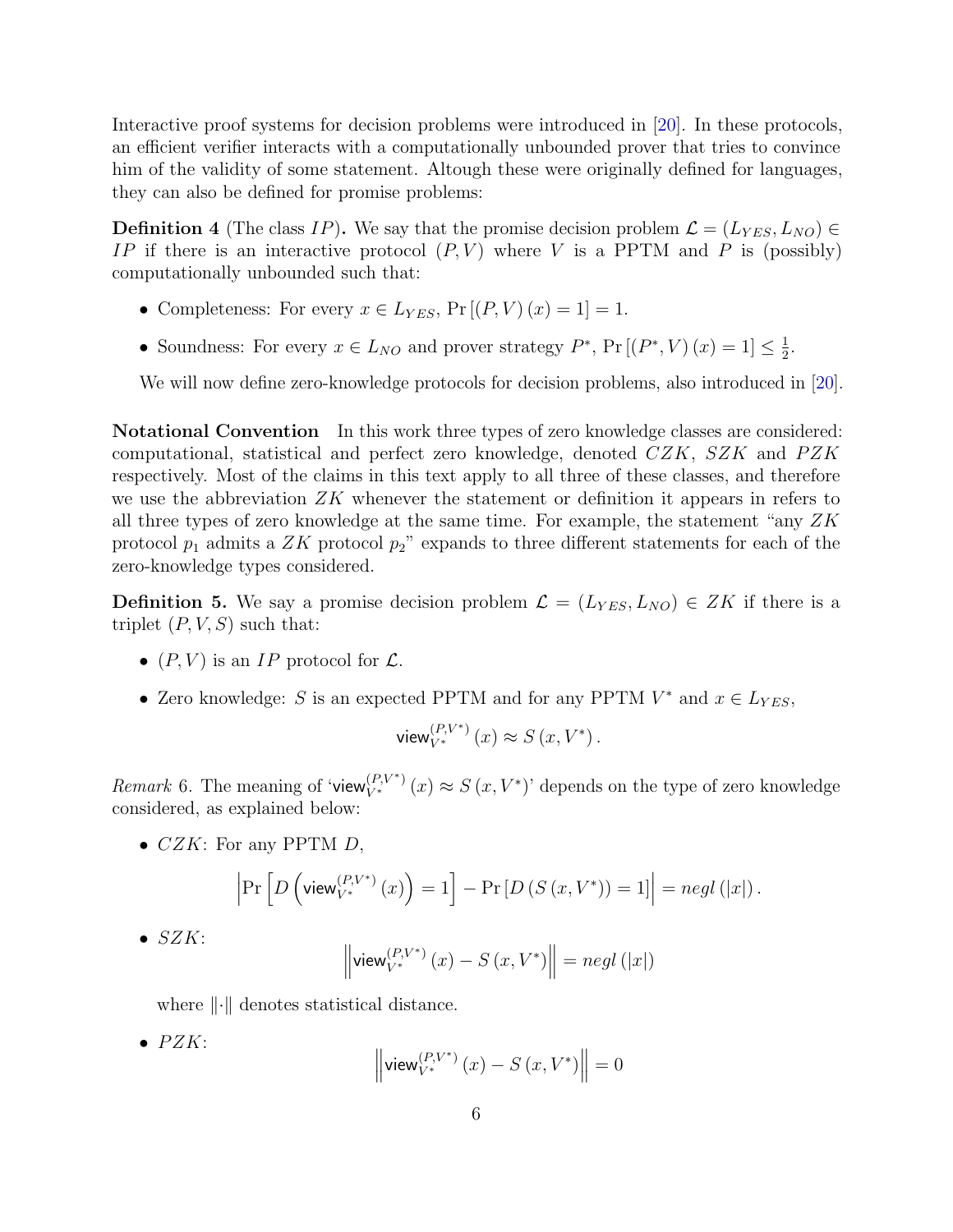Remark 7. In the original definition of zero-knowledge proofs, given in [\[20\]](#page-30-0), the zero knowledge property required that for any  $V^*$  there exists a (possibly different)  $S^*$  that simulates the view of  $V^*$  in the original protocol. Here we chose to adopt the notion of a *universal simulator*: a single algorithm that simulates the view of  $V^*$  when given as input a description of  $V^*$ .

Remark 8. A stronger definition of zero-knowledge proofs was given in [\[13\]](#page-30-7) where the verifier is required to learn nothing from the protocol even when it has access to some external auxilliary input. This stronger notion is particularly important when one wants to use a zero-knowledge protocol as a subprotocol of another zero-knowledge protocol. Since the results of this work do not require this stronger property we chose to work with the simpler definition in order to facilitate the presentation.

*Remark* 9. Note that  $PZK \subset SZK \subset CZK$ .

# <span id="page-6-0"></span>3 Zero Knowledge Protocols for Search Problems

We start by defining the search counterpart of  $IP$ , which we call  $Search - IP$ . Similarly to IP protocols,  $Search - IP$  protocols also feature an efficient verifier that interacts with a computationally unbounded prover, but unlike the decisional case where the verifier outputs a bit that represents his "decision", here the verifier outputs a solution to the instance of the search problem. The titles "verifier" and "prover" are slightly misleading since here, as opposed to the decisional case, there is no statement that needs to be proved and verified but rather an interactive computation in which the two parties come up with some solution together (in a way that the verifier can not be fooled to output a solution that is not correct but with small probability). Still we choose to refer to the two parties by these names as their roles closely resemble the roles of the verifier and prover in IP protocols.

**Definition 10.** We say that the promise search problem  $\mathcal{R} = (R_{YES}, L_{NO}) \in Search - IP$ if there is a pair  $(P, V)$  where V is a PPTM and P is (possibly) computationally unbounded such that:

- "Completeness": For any  $x \in L_{R_{YES}}$ ,  $Pr[(P, V)(x) \in R_{YES}(x)] = 1$ .
- "Soundness":

- For any 
$$
x \in L_{NO}
$$
 and any  $P^*$ , Pr  $[(P^*, V)(x) = \perp] \ge \frac{1}{2}$ .  
- For any  $x \in L_{R_{YES}}$  and any  $P^*$ , Pr  $[(P^*, V)(x) \in R_{YES}(x) \cup \{\perp\}] \ge \frac{1}{2}$ 

.

A few comments about this definition are due. Note that we require zero probability of error when the two honest parties interact. That is, we require perfect completeness, a requirement that we also have in the decisional definition. This choice complies with the defintion of interactive proofs as formulated in [\[9\]](#page-29-8) and is not very significant: we could have also allowed small completeness error and most of the results of this thesis would still hold. Furthermore, note that the soundness condition refers also to the case where  $x \in L_{R_{YES}}$ : even if the instance has a solution, no prover strategy can make the verifier output a wrong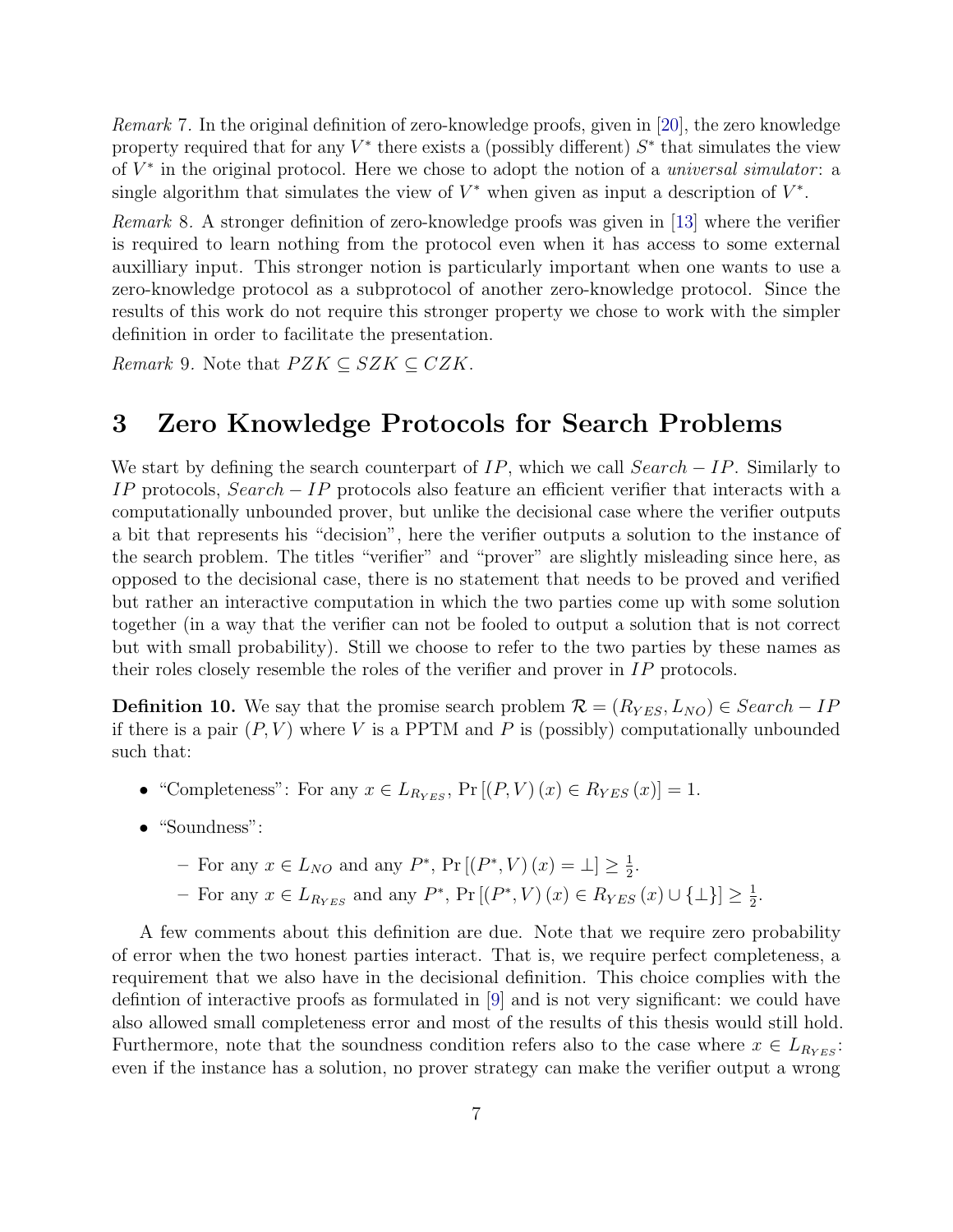solution but with small probability. Another thing to note is that it is not clear how one can reduce the soundness error. Repetition of the protocol can yield different solutions, and it is not clear why one of these solutions should be favored more than another. Later in this work we consider different ways to deal with this problem. On the other hand, note that a search  $-IP$  protocol immediately gives rise to an  $IP$  protocol for the task of deciding whether the given instance has a solution or not: the parties just need to run the original protocol, in the end of which the verifier accepts if and only if the output is not  $\perp$ . This protocol can be repeated (sequentially or in parallel) to reduce the soundness error.

We now turn to present zero knowledge protocols for search problems. These are *Search* – IP protocols that apart from simply solving the search problem they also have a 'zero knowledge' property: it is guaranteed that the verifier does not learn anything other than the obtained solution, in the sense that given a solution, he could have simulated the entire interaction with the prover. This is analogous to the decisional version of zero knowedge, where the verifier is guaranteed not the learn anything but the validity of the proven statement in the sense that given the bit 1 (i.e. given that the statement is true), he could have simulated the entire interaction with the prover. What exactly do we mean by "given a solution"? Our interpretation is given in the formal definition below:

<span id="page-7-0"></span>**Definition 11.** We say that the promise search problem  $\mathcal{R} = (R_{YES}, L_{NO}) \in Search - ZK$ if there is a triplet  $(P, V, S)$  such that

- $(P, V)$  is a Search IP protocol for R.
- Zero-knowledge:  $S$  is an expected PPTM and for any PPTM adversary  $V^*$  and  $x \in L_{R_{YES}}$ :

$$
\mathsf{view}_{V^*}^{\left(P, V^*\right)}\left(x\right) \approx S\left(x, V^*, \left(P, V\right)(x)\right)
$$

Our interpretation of the zero knowledge property is that whatever any (possibly malicious) verifier can learn from the protocol (when run on an instance that has a solution) he could have also learned when presented with a sample from the distribution of legal solutions that corresponds to the protocol (when run by the honest parties). This is indeed a distribution since a yes instance  $x$  can have many possible solutions, and the one that is output can depend on the randomness. This is in contrast to the decisional version of zero knowledge protocols, where any instance has only one possible solution - either yes or no. Later we will show that if some search problem has a  $Search - ZK$  protocol that always outputs the same solution for every yes instance x (i.e.  $|supp((P, V)(x))| = 1$ ) then in some sense the problem has a decisional zero-knowledge protocol.

<span id="page-7-1"></span>Remark 12. The distribution on solutions from which the simulator gets a sample in Definition [11](#page-7-0) depends on the honest parties executing it. That is, the simulator gets a sample from  $(P, V)(x)$  rather than from some other distribution on  $R_{YES}(x)$ , which could be independent from the protocol. We could have defined an implementation-independent notion, where the search problem  $\mathcal R$  is associated with a collection of distributions - each yes instance  $x \in L_{R_{YES}}$  is paired with a distribution  $Y_x$  of legal solutions for x, and the protocol would have to satisfy the requirement that any poly-time verifier could have simulated its interaction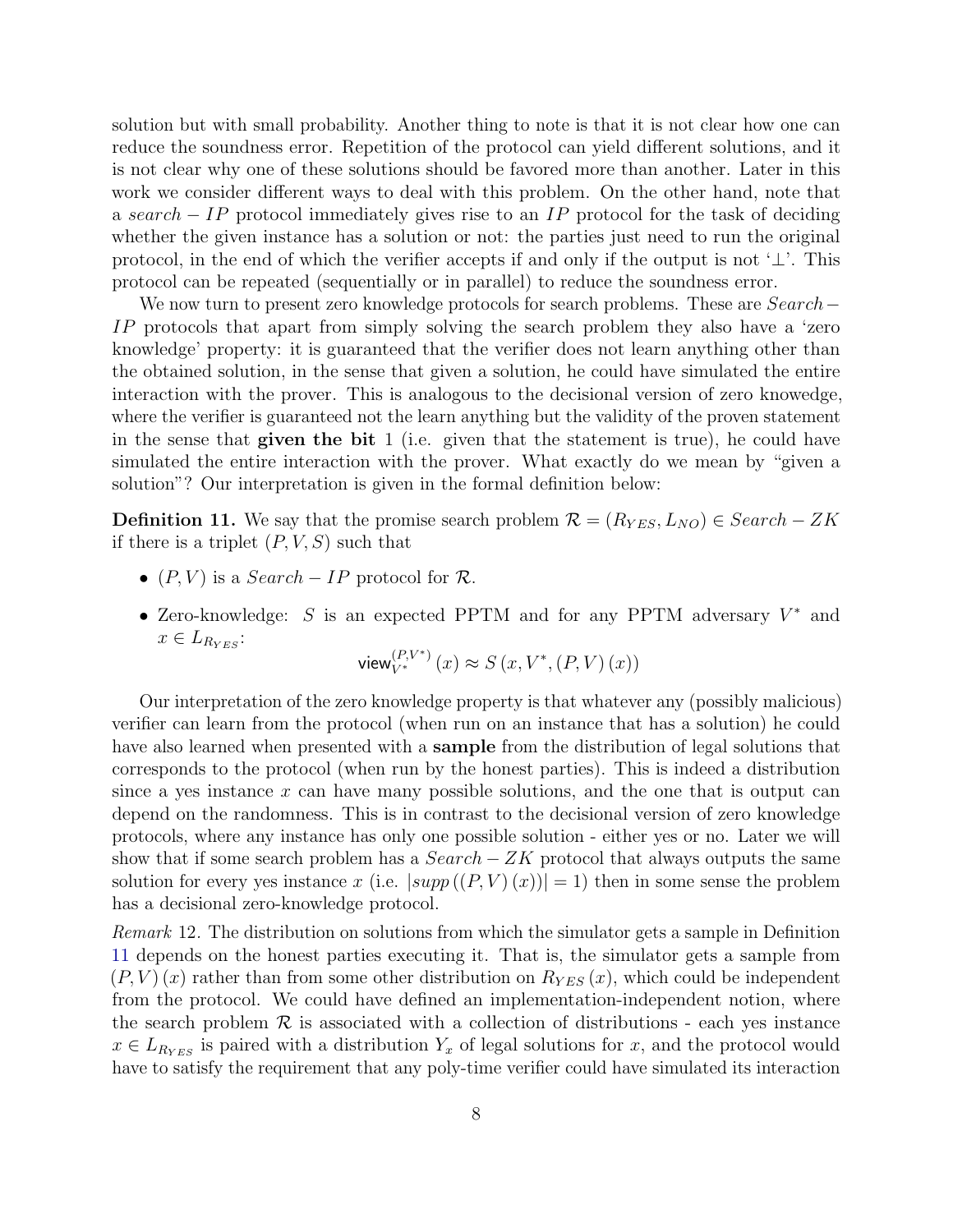with the honest prover when given a sample from  $Y_x$ . In this work we investigate the notion of zero-knowledge protocols for search problems as defined in Definition [11,](#page-7-0) but it is interesting to understand how things change when considering the other variant.

Remark 13. Like in the decisional case, the zero knowledge property can be either perfect, statistical or computational so we really have three classes:  $Search - PZK$ ,  $Search - SZK$ and  $Search - CZK$ .

### 3.1 Perfect Zero Knowledge Protocols For Any Search Problem With Efficiently Verifiable Solutions

The first thing to notice about  $Search - ZK$  protocols is that any search problem for which the solutions can be verified by a deterministic poly-time Turing machine admits such a protocol. In fact, any such search problem admits a  $Search - PZK$  protocol with a single message that is sent by the prover - namely some arbitrary solution to the given instance. Upon receiving the alleged solution the verifier checks its validity and then outputs it (or outputs  $\perp$  if it was a fake solution). Completeness and soundness are clear, as the verifier only accepts legal solutions, and zero knowledge is achieved by having the simulator output the solution it is given (along with the input and the randomness for the verifier). As an important example,  $Search - NP \subseteq Search - PZK$ , i.e. given any language  $L \in NP$  and NP-relation for it  $R_L$ , it holds that  $R_L \in Search - PZK$ . This example can be extended to MA which is the randomized counterpart of NP: formally, a language  $L \in MA$  if there exists a randomized poly-time verifier V such that if  $x \in L$  then there is some polynomially bounded witness  $w = w(x)$  such that  $V(x, w)$  accepts with probability 1, and if  $x \notin L$ then for any  $w^*$ ,  $V(x, w) = 1$  with probability at most  $\frac{1}{2}$ . For any such verifier, the search problem of finding a witness w that makes the verifier accept with probability at least  $\frac{1}{2}$  is in  $Search - PZK$  with respect to the same protocol as described above, where the honest prover sends an arbitrary witness that makes the verifier accept with probability 1.

### 3.2 An Example of a Search – PZK Protocol

Given two (undirected) graphs  $G_1, G_2$  and two vertices  $v_1 \in G_1, v_2 \in G_2$  we say that  $v_1$  is isomorphic to  $v_2$  if there is an isomorphism between  $G_1$  and  $G_2$  that maps  $v_1$  to  $v_2$ . Consider the following search problem which we call  $Find-Isomorphic-Vertex$ : given two undirected graphs  $G_1, G_2$  on *n* vertices and some vertex  $v_1 \in G_1$ , find a vertex  $v_2 \in G_2$  that is isomorphic to  $v_1$ , or output  $\perp$  if there is no such isomorphism. Note that it is not clear that this problem has efficiently verifiable solutions. That is, given  $v_2 \in G_2$ , it is not clear how to verify that  $v_2$  corresponds to  $v_1$  via some isomorphism between  $G_1$  and  $G_2$  without knowing what the isomorphism is. We propose the following protocol for this problem that is inspired by the original decisional zero knowledge protocol for the Graph-Isomorphism problem ( [\[12\]](#page-30-1)): given input  $(G_1, G_2, v_1)$ :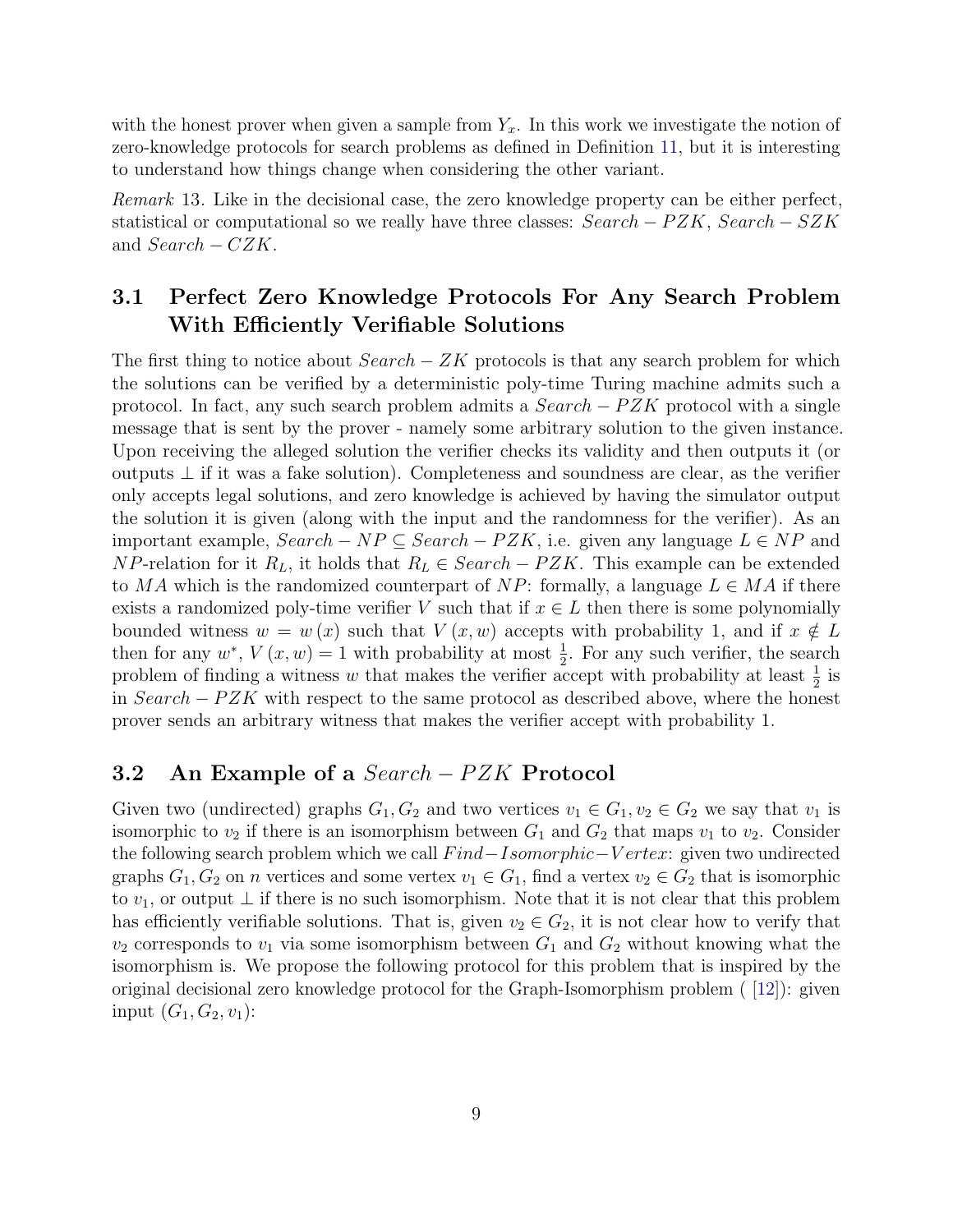$P$   $V$ Choose some arbitrary isomorphism  $\pi:G_1\to G_2$  $v_2 := \pi (v_1)$ Pick a random permutation  $\varphi : [n] \to [n]$  $H = \varphi(G_1)$  $u = \varphi(v_1)$ randomly choose  $j \in \{1, 2\}$  $\frac{j}{\left(1-\frac{1}{2}\right)}$ if  $j = 1, \phi := \varphi$ if  $j = 2, \phi := \varphi \circ \pi^{-1}$ φ  $\stackrel{\varphi}{\rightarrow}$ verify that  $\phi$  is an isomorphism, verify that  $\phi(G_i) = H, \phi(v_i) = u$ if verification succeeded, output  $v_2$ 

**Lemma 14.** The above protocol is a Search–PZK protocol for Find–Isomorphic–Vertex.

Proof. First, note that V can be implemented by a polynomial time machine, as required. We will show completeness, soundness and perfect zero knowledge:

- Completeness: if  $G_1$  is isomorphic to  $G_2$ , and  $\pi$  is an isomorphism between them, then indeed  $\varphi(G_1) = \varphi \circ \pi^{-1}(G_2) = H$  and  $\varphi(v_1) = \varphi \circ \pi^{-1}(v_2) = u$ . Hence w.p 1 V outputs  $v_2$  as desired.
- Soundness: if  $G_1$  is not isomorphic to  $G_2$  then the graph H that the prover sends can not be isomorphic to both  $G_1$  and  $G_2$  (since isomorphism between graphs is an equivalence relation), and therefore with probability  $\frac{1}{2}$  V rejects. If on the other hand,  $G_1$  is isomorphic to  $G_2$  but  $v_2$  is not isomorphic to  $v_1$ , then, either H is not isomorphic to one of  $G_1, G_2$  in which case w.p  $\frac{1}{2}$  V rejects, or H is isomorphic to both, in which case it can not be that both  $v_1$  and  $v_2$  are isomorphic to u (since this would imply that  $v_1$  and  $v_2$  are isomorphic) and again V rejects w.p  $\frac{1}{2}$ .
- Zero-knowledge: Note that for any input  $(G_1, G_2, v_1)$  that is a yes instance it holds that  $|supp((P, V)(x))| = |\{v_2\}| = 1$ . We need to construct a simulator S for which  $S((G_1, G_2, v_1), V^*, v_2)$  and view $_{V^*}^{(P, V^*)}(G_1, G_2, v_1)$  are identically distributed for any verifier  $V^*$ . The simulator S, given  $((G_1, G_2, v_1), V^*, v_2)$  proceeds as follows:
	- Choose random  $j \in \{1, 2\}.$
	- Chooses a random permutation  $\varphi : [n] \to [n]$ .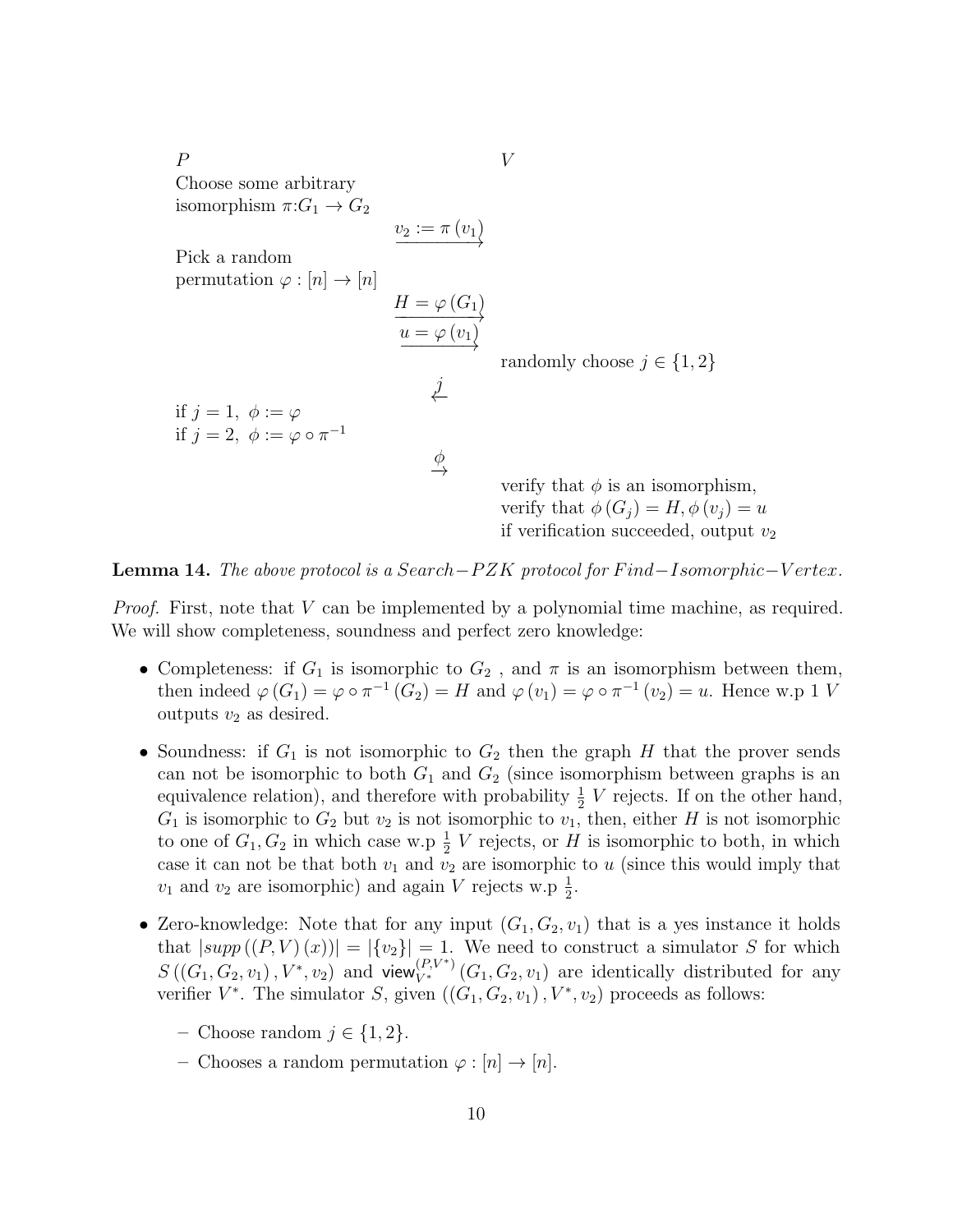- Choose randomness r for  $V^*$  and feed  $H := \varphi(G_j)$  and  $u := \varphi(v_j)$  into  $V^*$ .
- $V^*$  outputs  $j^*$  ∈ {1, 2}.
- $-$  If  $j^* \neq j$  halt.
- otherwise output  $((G_1, G_2, v_1), r_{V^*}, v_2, H, u, j^*, φ)$ .

S is indeed polynomial time, and conditioned on  $j^* = j$  (which occurs with probability 1  $\frac{1}{2}$ ), the output distribution of S is exactly view $\binom{P,V^*}{V^*}(x)$ .

 $\Box$ 

Hence,  $Find - Isomorphic - Vertex \in Search - PZK$ .

Now, consider the language of all tuples  $(G_1, G_2, v_1, v_2)$  such that  $v_1 \in G_1, v_2 \in G_2$  and  $v_1$ and  $v_2$  are isomorphic. The protocol that we showed above (discarding the first message of the prover) is a decisional perfect zero knowledge protocol for that language. This shows that the search problem of finding an isomorphic vertex is in fact a prefix-completion problem of a language that has a (decisional) zero-knowledge protocol. Is this example a coincidence or is it a general phenomenon? Is it true that every search problem that has a  $Search - ZK$ protocol is in fact a prefix-completion problem of a ZK decision problem? This question is addressed in the next section.

### 4 Prefix-Completion Problems

In this section we introduce a special sub-class of  $Search - ZK$  which we call  $Prefix - ZK$ and investigate its properties. Loosely speaking, these are search problems that can be solved in the following way: given an instance  $x$ , the prover sends a solution  $y$  and then proves in zero knowledge that the pair  $(x, y)$  satisfies some predetermined property. It need not necessarily be that  $(x, y)$  satisfies the property for any possible legal solution y, but there must exist at least one such y. Furthermore, if y is not a legal solution then  $(x, y)$  should not satisfy this property.

<span id="page-10-0"></span>**Definition 15** (The class  $Prefix - ZK)$ . We say that a promise search problem  $\mathcal{R} =$  $(R_{YES}, L_{NO}) \in Prefix - ZK$  if there exists a promise decision problem  $\hat{\mathcal{L}} = (\hat{L}_{YES}, \hat{L}_{NO}) \in$ ZK such that

- $\widehat{L}_{YES} \subset R_{YES}$ .
- $\widehat{L}_{NO} = ((L_{R_{YES}} \cup L_{NO}) \times \{0,1\}^*) \backslash R_{YES}.$
- For every  $x \in L_{R_{YES}}$  there is some  $y \in R_{YES}(x)$  such that  $(x, y) \in \widehat{L}_{YES}$ .
- $\hat{\mathcal{L}}_{YES}$  is polynomially bounded there is some polynomial  $p(\cdot)$  such that if  $(x, y) \in \hat{\mathcal{L}}_{YES}$ then  $|y| \leq p(|x|)$ .

*Remark* 16. The condition bounding  $|y|$  is necessary since the verifier is a polynomial time Turing machine and it should be able to read the solution  $y$  that the prover sends him.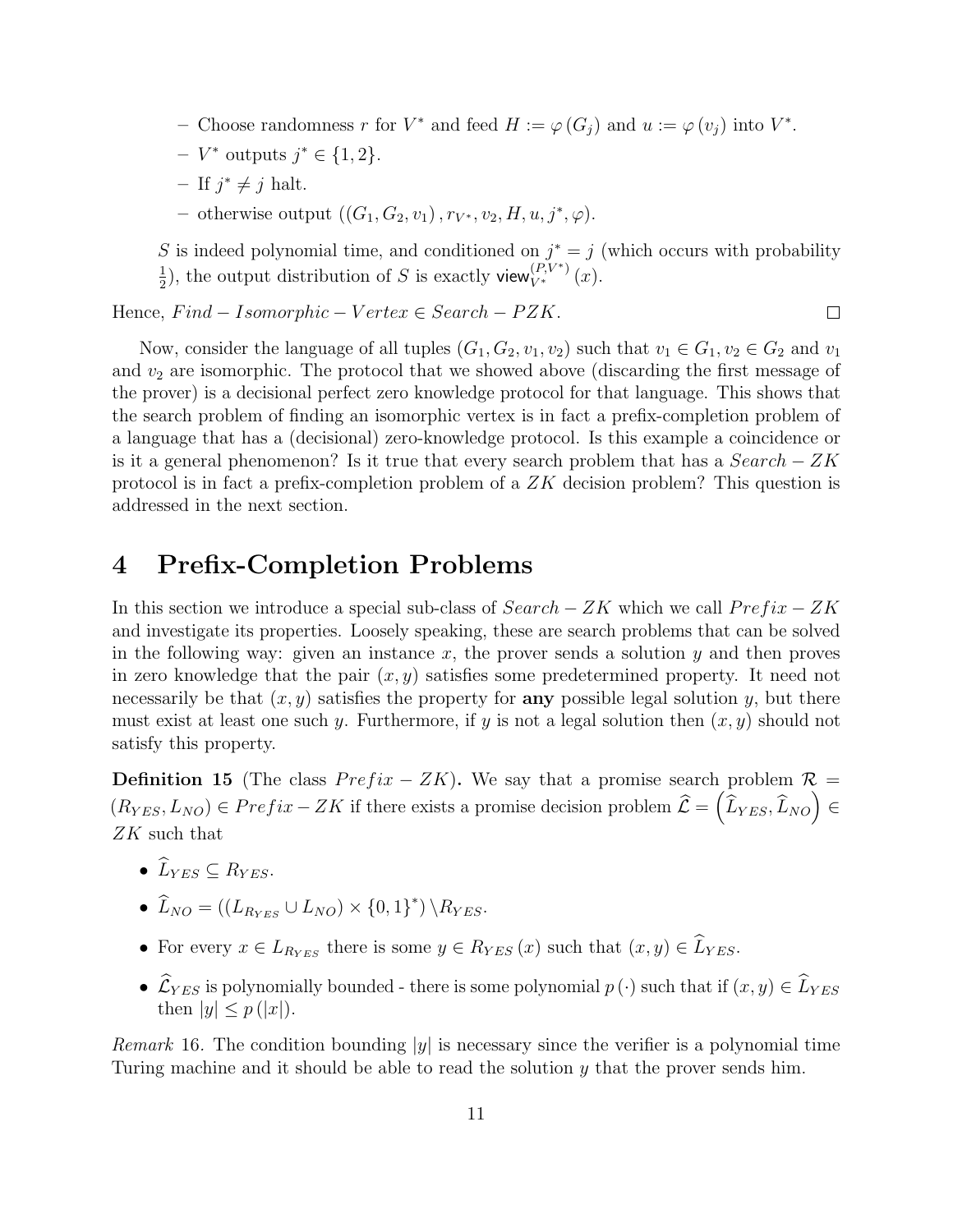$Remark 17. Find - Isomorphic - Vertex \in Prefix - PZK.$ 

The next lemma formalizes the intuition behind the definition of  $Prefix - ZK$ .

#### <span id="page-11-0"></span>Lemma 18. Prefix –  $ZK ⊂ Search - ZK$ .

*Proof.* Let  $\mathcal{R} = (R_{YES}, L_{NO}) \in Prefix - ZK$  with respect to the promise decision problem  $\hat{\mathcal{L}} = (\hat{L}_{YES}, \hat{L}_{NO}) \in ZK$ , and let  $(V_{\hat{\mathcal{L}}}, P_{\hat{\mathcal{L}}}, S_{\hat{\mathcal{L}}})$  be the  $ZK$  protocol for  $\hat{\mathcal{L}}$ . We construct the following protocol  $(P_{\mathcal{R}}, V_{\mathcal{R}}, S_{\mathcal{R}})$  for  $\mathcal{R}$  and we will prove that it is a  $Search - ZK$  protocol. Given input  $x$ :

> $P_{\mathcal{R}}$   $V_{\mathcal{R}}$ Choose an arbitrary y such that  $(x, y) \in \widehat{L}_{YES}.$  $\hat{y}$  $(P_{\widehat{\mathcal{L}}}, V_{\widehat{\mathcal{L}}})^{\overset{g}{\longrightarrow}}((x, y))$

If previous step accepted, output y. Otherwise output ⊥.

The simulator  $S_R$  works as follows: given  $(x, V^*, y)$ , print y and run  $S_{\mathcal{L}}((x, y), V^*)$ . We claim that  $(P_{\mathcal{R}}, V_{\mathcal{R}}, S_{\mathcal{R}})$  is a  $Search - ZK$  protocol for  $\mathcal{R}$ . We need to show completeness, soundness and zero-knowledge.

- Completeness: suppose x is a yes instance. Then, by definition of  $\widehat{\mathcal{L}}$ , there exists some y such that  $(x, y) \in \widehat{L}_{YES}$ , which  $P_{\mathcal{R}}$  sends. By the completeness of the ZK protocol for  $\hat{\mathcal{L}}$  it is guaranteed w.p 1 that the  $(P_{\hat{\mathcal{L}}}, V_{\hat{\mathcal{L}}})((x, y))$  sub protocol makes  $V_{\mathcal{R}}$  accept y.
- Soundness:
	- Let x be a no instance and let  $P_{\mathcal{R}}^*$  be any prover. The fact that it is a no instance implies that for any string  $y, (x, y) \in \widehat{\mathcal{L}}_{NO}$ . Therefore, no matter what string y  $P_{\mathcal{R}}^*$  sends, we are guaranteed by the soundness of the  $(P_{\hat{\mathcal{L}}}, V_{\hat{\mathcal{L}}})$  sub protocol that  $V_{\mathcal{R}}$  will output  $\perp$  w.p at least  $\frac{1}{2}$ .
	- − Let x be a yes instance and let  $P_{\mathcal{R}}^*$  be any prover. If  $P_{\mathcal{R}}^*$  sends a non-solution y then  $(x, y) \in \widehat{L}_{NO}$  and the soundness of the  $(P_{\widehat{\mathcal{L}}}, V_{\widehat{\mathcal{L}}})$  protocol will cause  $V_{\mathcal{R}}$  to output  $\perp$  w.p at least  $\frac{1}{2}$ . If on the other hand he sends a correct solution y, then there is no problem if  $V_R$  accepts (note that in this case, the pair  $(x, y)$  is not necessarily in the promise of  $\hat{\mathcal{L}}$ , i.e. it does not necessarily belong to  $\hat{L}_{YES} \cup \hat{L}_{NO}$ .
- Zero-Knowledge: for any  $x \in L_{R_{YES}}$  and verifier  $V^*$  the fact that  $\mathsf{view}_{V^*}^{(P_{\mathcal{R}},V^*)}(x) \approx$  $S_{\mathcal{R}}(x, V^*, (P_{\mathcal{R}}, V_{\mathcal{R}})(x))$  follows immediately from the fact that view $\big(\begin{matrix} P_{\hat{\mathcal{L}}}, V^* \end{matrix}\big)(x, y) \approx$  $S_{\widehat{\mathcal{L}}}((x, y), V^*)$ .

 $\Box$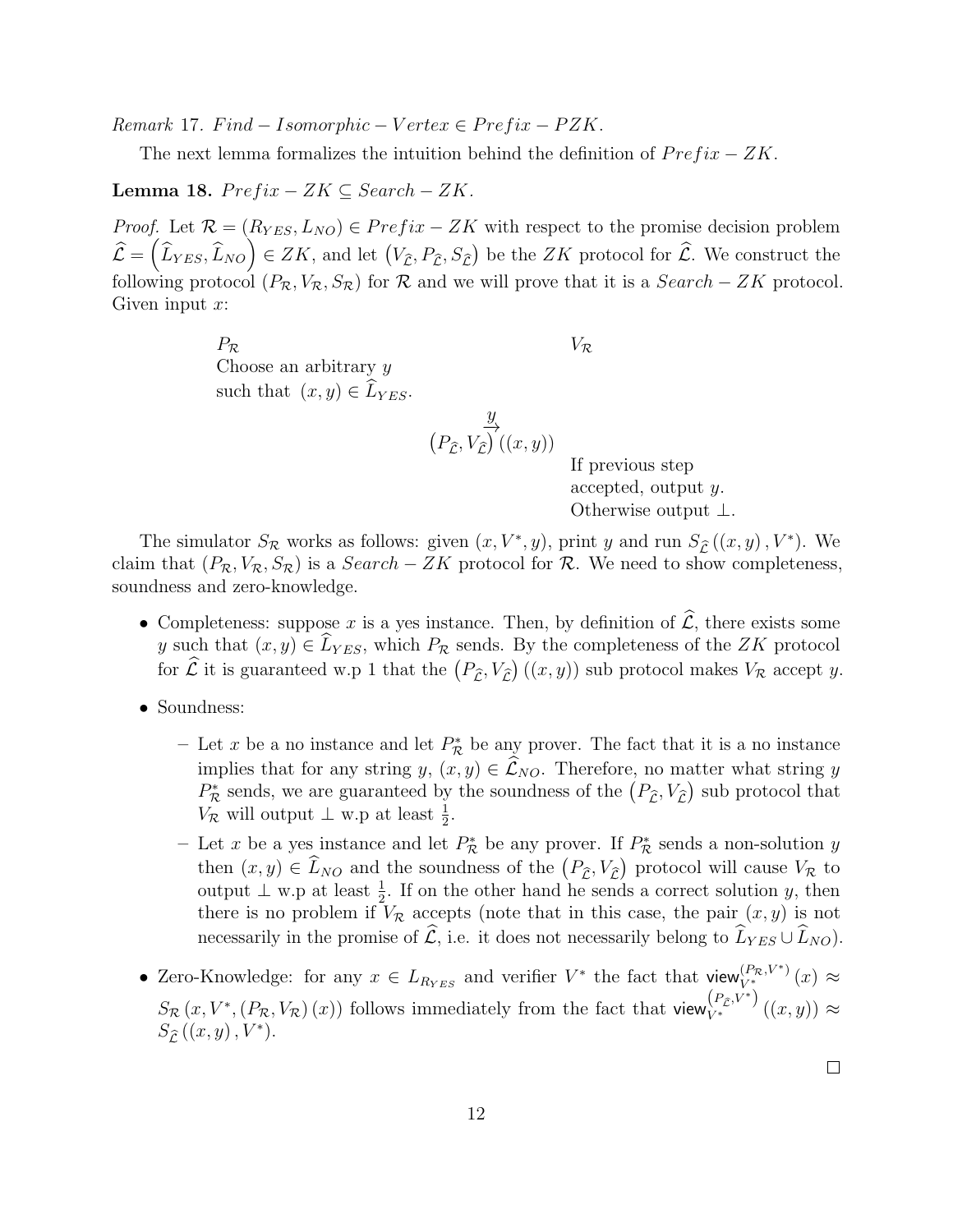Remark 19. Note that the solution y that  $P_{\mathcal{R}}$  sends in the first message can be taken from any distribution on  $L_{YES}(x)$  and the proof would still work. Thus Lemma [18](#page-11-0) also holds if  $Search - ZK$  is defined in an implementation-independent manner as described in Remark [12](#page-7-1) (as long as for any  $x \in L_{R_{YES}}$  the corresponding solution distribution is supported only on elements from  $\widehat{L}_{YES}(x)$ .

# 4.1 A Complete Problem for Prefix–ZK Based on Any Complete Problem for ZK

In this section we show that the existence of a complete problem for  $ZK$ , with respect to Karp reductions, implies the existence of a complete problem for  $Prefix - ZK$  with respect to solution-preserving Levin reductions. In particular, since  $SZK$  has a complete problem ( [\[24\]](#page-31-5)) so does  $Prefix - SZK$ . Let  $\mathcal{L}^* = (L_{YES}^*, L_{NO}^*)$  be a complete problem for  $ZK$  with respect to Karp reductions. We define the 'General Prefix-Completion Problem'  $\hat{\mathcal{R}} = (\hat{R}_{YES}, \hat{L}_{NO}),$ as follows: the legal inputs consist of all tuples  $(M, 1<sup>t</sup>, x)$  where M is a deterministic Turing machine and it is promised that for any string y,  $M(x, y)$  outputs after at most t steps a string z which is guaranteed to belong either to  $L^*_{YES}$  or to  $L^*_{NO}$ . A string y is a solution to the instance  $(M, 1^t, x)$  if the output string z belongs to  $L^*_{YES}$ . An instance  $(M, 1^t, x)$  is a no instance if for every string y,  $M(x, y)$  outputs after at most t steps a string  $z \in L_{NO}^*$ . We claim that  $\mathcal{R}^* \in Prefix - ZK$ . Indeed, the promise decision problem  $\mathcal{L}' = (L_{YES}^{\dagger}, L_{NO}^{\dagger})$ where

$$
L'_{YES} = \{ ((M, 1t, x), y) | M(x, y) \text{ outputs a string } z \in L^*_{YES} \text{ after at most } t \text{ steps} \}
$$
  

$$
L'_{NO} = \{ ((M, 1t, x), y) | M(x, y) \text{ outputs a string } z \in L^*_{NO} \text{ after at most } t \text{ steps} \}
$$

satisifes the bullets in Definition [15,](#page-10-0) and it is in  $ZK$ , with the protocol for it consisting of computing z from  $(M, 1^t, x, y)$  and then running the original protocol for  $\mathcal{L}^*$  on z.

**Lemma 20.** Let  $\mathcal{R} = (R_{YES}, L_{NO})$  be a promise search problem. The following are equivalent:

- $\mathcal{R} \in \text{Prefix} \text{ZK}.$
- There is a solution preserving Levin reduction from  $R$  to  $\widehat{\mathcal{R}}$ .

*Proof.* Suppose  $\mathcal{R} = (R_{YES}, L_{NO}) \in Prefix - ZK$  with respect to  $\tilde{\mathcal{L}} = (\tilde{L}_{YES}, \tilde{L}_{NO}) \in ZK$ , and let p be the polynomial bounding  $\tilde{L}_{YES}$  (i.e,  $(x,y) \in \tilde{L}_{YES}$  implies  $|y| \leq p(|x|)$ ). Let M be the Karp reduction machine from  $\tilde{\mathcal{L}}$  to  $\mathcal{L}^*$  and let's denote its polynomial running time by  $p^*(\cdot)$  (we know that such a reduction exists since  $\tilde{\mathcal{L}} \in ZK$  and  $\mathcal{L}^*$  is  $ZK$ -complete). Then the Levin-reduction consists of the transformation algorithms  $A, B$  such that

$$
A(x) = (M, 1^{p^*(|x| + p(|x|))}, x)
$$
  

$$
B(x, y) = y
$$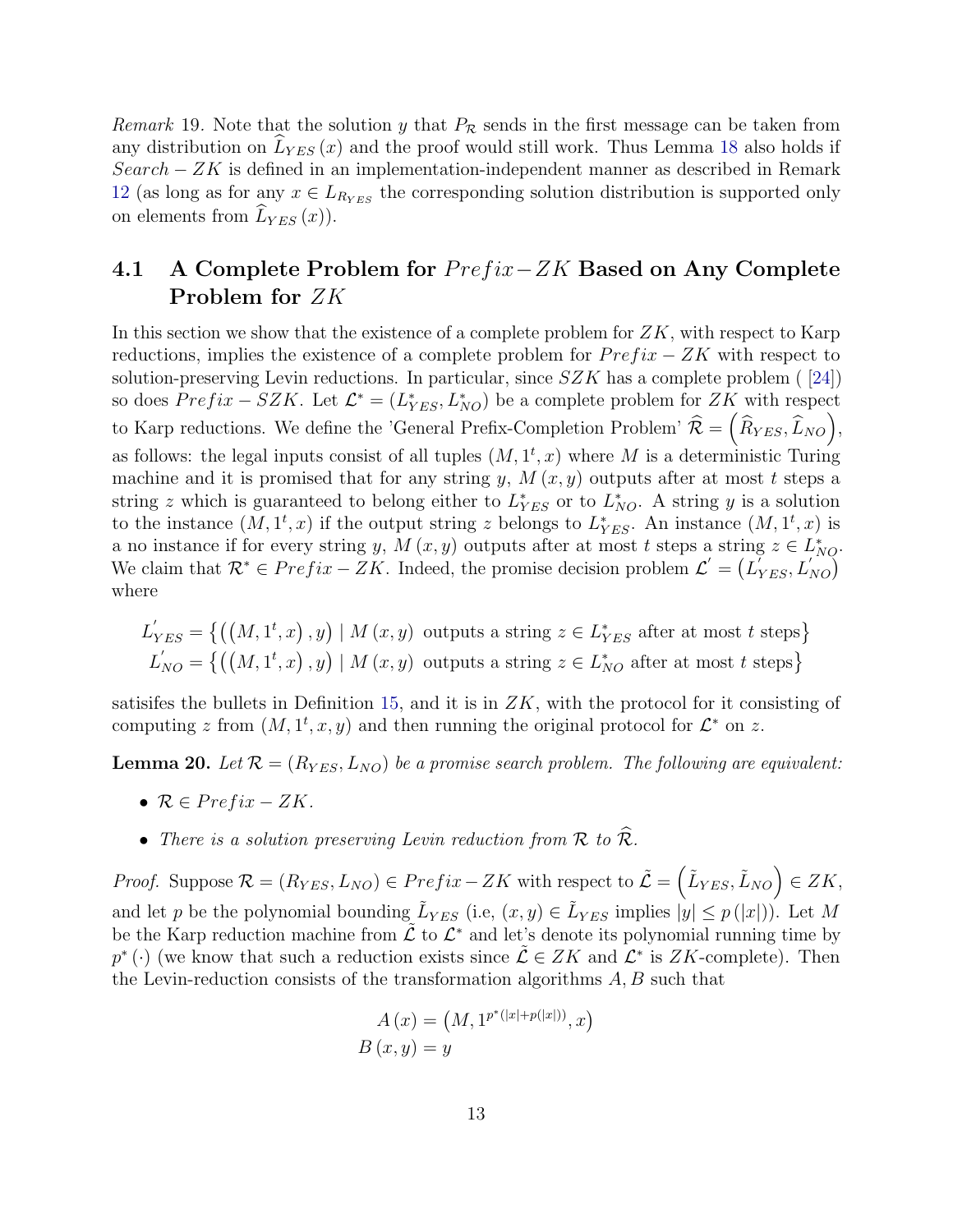Note that if  $x \in L_{R_{YES}}$  then there is some y such that  $(x, y) \in \tilde{L}_{YES}$  which implies that  $M(x,y) \in L^*_{YES}$  and therefore  $A(x) = (M, 1^{p^*(|x|+p(|x|)), x) \in L_{\widehat{R}_{YES}}$  (note that the running time of M on  $(x, y)$  is bounded by  $p^*(|x| + p(|x|))$ . On the other hand, if  $x \in L_{NO}$  then for any  $y, (x, y) \in \tilde{L}_{NO}$  which implies that  $M(x, y) \in L_{NO}^*$  and so  $A(x) \in \hat{L}_{NO}$ . Finally, this reduction is clearly solution preserving. We now turn to prove the other direction. We showed before that  $\hat{\mathcal{R}} \in \text{Prefix} - ZK$  with respect to  $\mathcal{L}' = (L'_{YES}, L'_{NO}) \in ZK$ . Let's assume that  $(A, B)$  is a solution preserving Levin reduction from R to R and we need to show that  $\mathcal{R} \in \text{Prefix} - ZK$ . We denote  $A(x) = (M_x, 1^{t_x}, x')$  and

$$
\tilde{L}_{YES} = \{(x, y) \in R_{YES} \mid (A(x), y) \in L'_{YES}\}
$$
\n
$$
\tilde{L}_{NO} = ((L_{R_{YES}} \cup L_{NO}) \times \{0, 1\}^*) \setminus R_{YES}
$$

 $\tilde{\mathcal{L}} = (\tilde{L}_{YES}, \tilde{L}_{NO})$  fulfills the requirements from Definition [15.](#page-10-0) It is left to prove that  $\tilde{\mathcal{L}} \in ZK$ : on input  $(x, y)$  the parties simply execute the  $L'_{YES}$  protocol on  $(A(x), y)$ , and the simulator on input  $(x, y)$  simply runs the simulator of  $\mathcal{L}'$  on  $(A(x), y)$ .

- Completeness: follows immediately from the definition of  $\tilde{L}_{YES}$  and the completeness of the  $ZK$  protocol for  $\mathcal{L}'$ .
- Soundness: let's assume that  $(x, y) \in L_{NO}$ . There are two cases:
	- $-x \in L_{NO}$ : in this case  $A(x) = (M_x, 1^{tx}, x') \in \widehat{L}_{NO}$  which implies  $(A(x), y) \in L'_{NO}$ . Hence the protocol rejects w.p  $\frac{1}{2}$  due to the soundness of the  $\mathcal{L}'$  protocol.
	- $x \in L_{R_{YES}}$  but  $y \notin R_{YES}(x)$ . Therefore, since the Levin reduction is solution preserving,  $y \notin R^*_{YES}(A(x))$ , which implies  $(A(x), y) \in L'_{NO}$ , and again this implies that the protocol rejects w.p  $\frac{1}{2}$ .
- Zero knowledge: Follows immediately from the zero-knowledge of the  $ZK$  protocol for  $\mathcal{L}^\prime.$

 $\Box$ 

### 4.2 The Relationship Between  $Search - ZK$  and  $Prefix - ZK$

Does every  $Search - ZK$  protocol essentially amount to having the prover send the solution and prove in zero knowledge that it really is a solution? Is it true that  $Search - ZK \subseteq$  $Prefix - ZK?$  As we will see, it turns out that in general the answer to this question is no. Nevertheless there are some conditions under which a Search − ZK protocol can be transformed into a  $Prefix - ZK$  protocol. In the first part of this section we show results that hold simultaneously for all three types of zero-knowledge  $(CZK, SZK, PZK)$ . After that we will give specific treatments of the computational and statistical settings.

We start by considering a special class of  $Search-ZK$  protocols, in which the prover sends the solution at the first message of the interaction. It is tempting to conclude immediately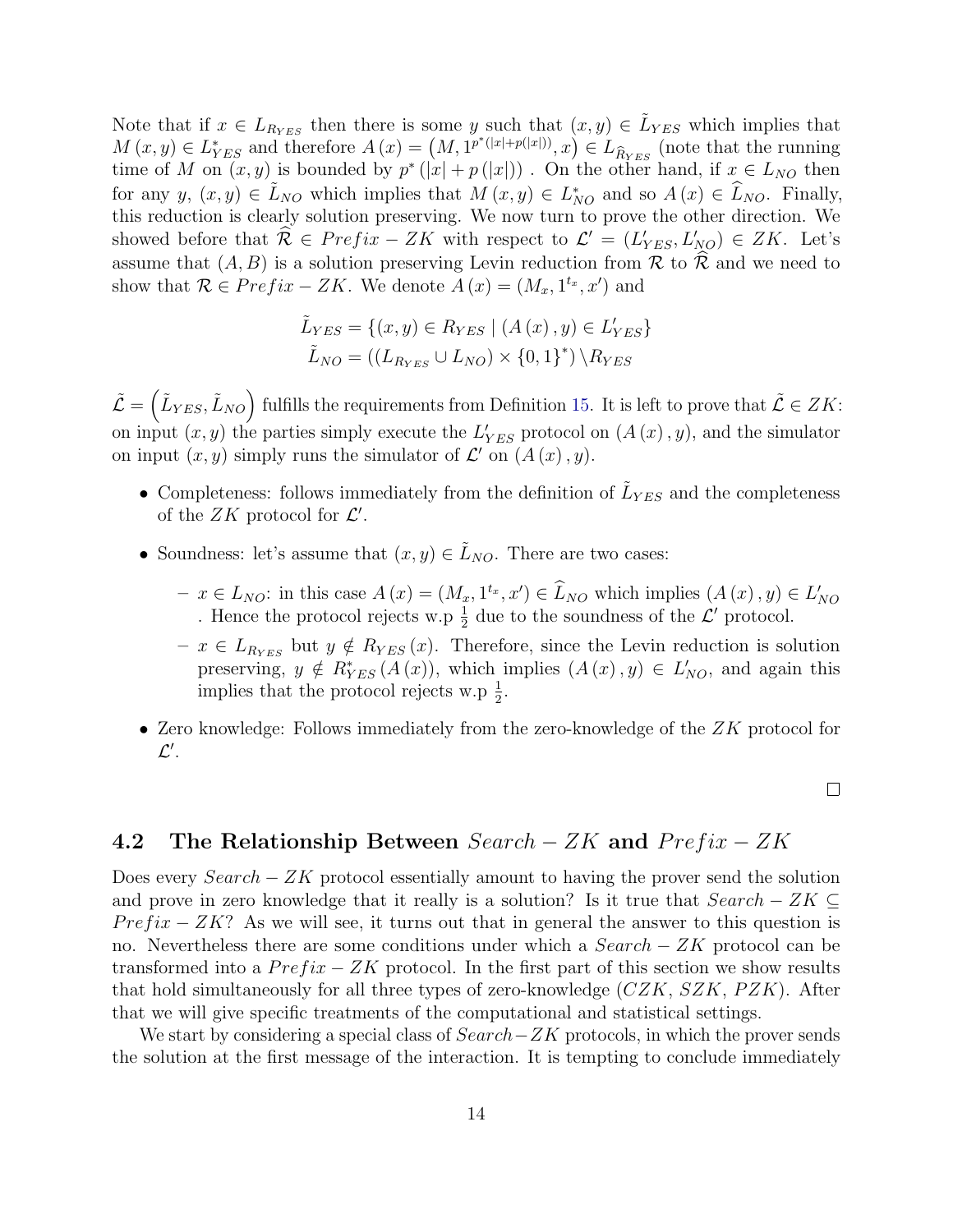that in this case the language of instance-solution pairs is in  $ZK$  (implying that the search problem is in  $Prefix-ZK)$  since what else could the prover be doing if not sending a solution and proving (in zero knowledge) that it is a solution? The problem with this reasoning is that it does not take into account the fact that the prover can be randomized and in particular the solution it sends in the first message can be a random variable that is supported on more than one element. In this case, the straight-forward protocol one would come up with to show that the language of instance-solution pairs is in  $ZK$  (namely, given input  $(x, y)$ , run the original protocol on x and accept if the solution is  $y$ ) does not work, as there is no real reason to believe that the solution given in the input would equal the solution that the prover sends in the first message. Nevertheless, we can consider a distributional variant of zero knowledge under which the intuition above is correct.

**Definition 21** (The class  $Dist - ZK$ ). We say that a promise decision problem  $\mathcal{L} =$  $(L_{YES}, L_{NO}) \in Dist - ZK$  if there is a triplet  $(P, V, S)$  such that:

- $(P, V)$  is an IP protocol for  $\mathcal{L}$ .
- Distributional zero knowledge:  $S$  is an expected PPTM and there is a collection of distributions on yes instances  $\{X_k\}_{k=1}^{\infty}$  such that every yes instance is in the support of one of these distributions, and for any verifier  $V^*$  and  $k$ ,

$$
S\left(X_k,V^*\right)\approx \mathrm{view}_{V^*}^{\left(P,V^*\right)}\left(X_k\right)
$$

We define  $Prefix - Dist - ZK$  like  $Prefix - ZK$  only that the decision problem  $\hat{\mathcal{L}}$  from that definition is required to be in  $Dist - ZK$ .

<span id="page-14-0"></span>**Lemma 22.** Let  $\mathcal{R} = (R_{YES}, L_{NO}) \in Search - ZK$  with respect to  $(P, V, S)$  in which the prover sends the solution in the first message of the protocol. Then  $\mathcal{R} \in \text{Prefix}-Dist-ZK$ .

*Proof.* Denote  $\hat{\mathcal{L}} = (\hat{L}_{YES}, \hat{L}_{NO})$  where  $\widehat{L}_{YES} := \{(x, y) \mid x \in L_{RYES}, y \in supp((P, V)(x))\}$  $\widehat{L}_{NO} := ((L_{R_{YES}} \cup L_{R_{NO}}) \times \{0,1\}^*) \backslash R_{YES}$ 

The four bullets of Definition [15](#page-10-0) are clearly statisfied, and it is left to show that  $\hat{\mathcal{L}} \in Dist-ZK$ . The protocol for  $\hat{\mathcal{L}}$  is as follows: given input  $(x, y)$  the parties run the given  $Search - ZK$ protocol on  $x$ , with the modification that the prover sends  $y$  in the first message (and not an independent sample from  $(P, V)(x)$ . The verifier accepts if the Search – ZK protocol succeeded. Soundness and perfect completeness follow immediately from the soundness and perfect completeness of the  $Search - ZK$  protocol. We need to show distributional zero knowledge. The simulator  $S_{\hat{\mathcal{L}}}(x, y), V^*$  runs  $S(x, V^*, y)$ , and for each  $x \in L_{R_{YES}}$  we define the distribution  $D_x$  whose support is all the pairs  $(x, y)$  for  $y \in supp((P, V)(x))$  and

$$
Pr[D_x = (x, y)] := Pr[(P, V)(x) = y].
$$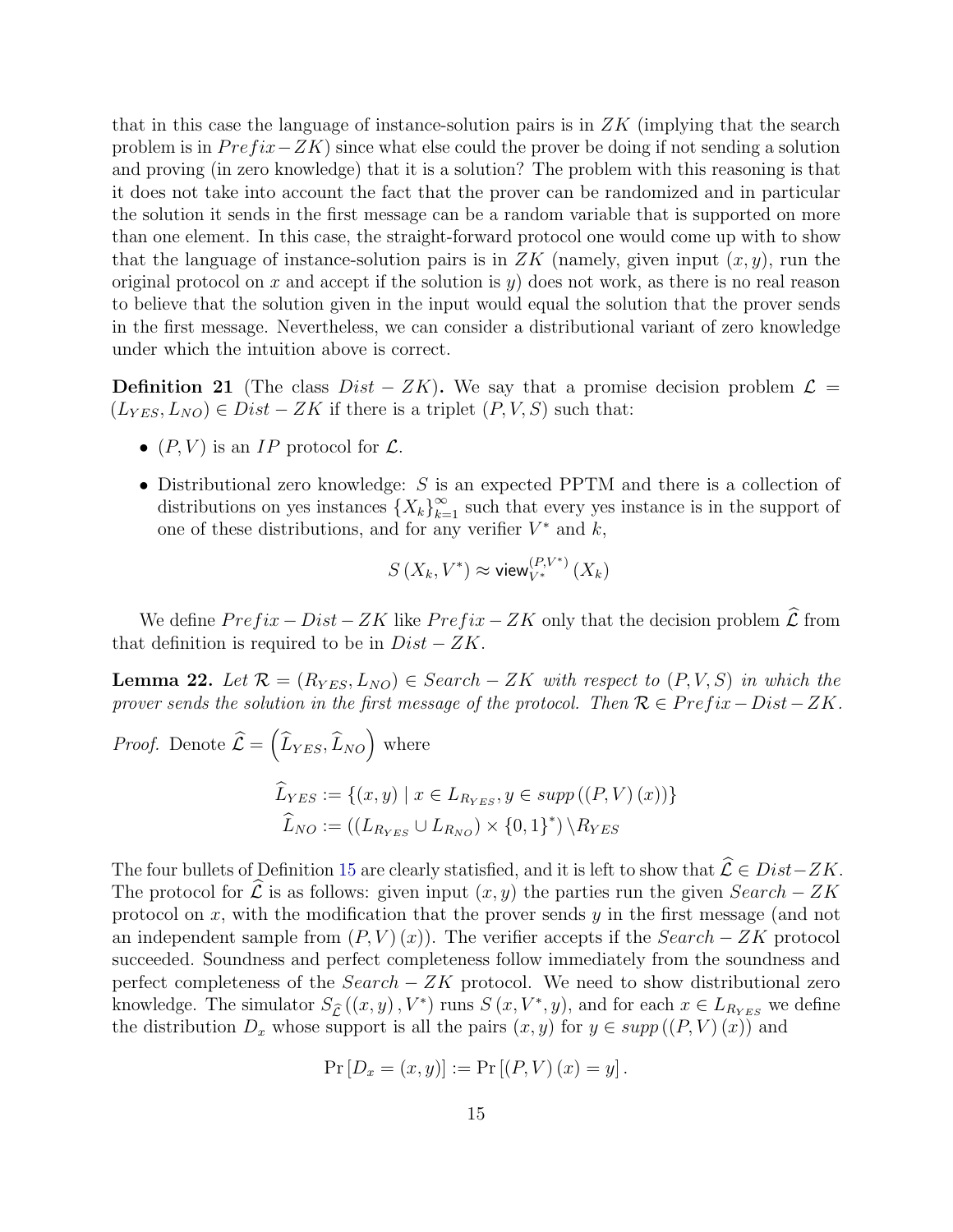Since the Search – ZK protocol guarantees that for any  $x \in L_{R_{YES}}$  and any verifier  $V^*$  we have

$$
S\left(x, V^*, \left(P, V\right)(x)\right) \approx \text{view}_{V^*}^{\left(P, V^*\right)}\left(x\right)
$$

this implies that for any  $x \in L_{R_{YES}}$  and any verifier  $V^*$  we have

$$
S_{\widehat{\mathcal{L}}}\left(D_x, V^*\right) \approx \text{view}_{V^*}^{\left(P_{\widehat{\mathcal{L}}}, V^*\right)}\left(D_x\right)
$$

where  $P_{\hat{\mathcal{L}}}$  is the honest prover for  $\hat{\mathcal{L}}$ .

The relaxed notion of distributional zero knowledge was required for the proof of Lemma [22](#page-14-0) since the prover could have sampled the solution from a distribution whose support contains more than one element. The next lemma shows that if, for any yes instance  $x$ , the solution  $(P, V)(x)$  is supported on one element then we can assume without loss of generality that the prover sends it in the first message of the interaction and conclude that the underlying search problem is indeed in  $Prefix - ZK$ . Intuitively, if the solution for each instance is unique then in particular it does not depend on the verifier randomness and so the prover knows it already in the beginning of the protocol.

<span id="page-15-0"></span>**Lemma 23.** Let  $\mathcal{R} = (R_{YES}, L_{NO}) \in Search - ZK$  with respect to the protocol  $(P, V, S)$ . Assume that the protocol has the property that each yes instance has only one solution that is output when the honest parties interact. That is, for any  $x \in L_{R_{YES}}$  we have  $|\text{supp}((P, V)(x))| = 1.$  Then  $\mathcal{R} \in \text{Prefix} - ZK$ .

*Proof.* We define  $\hat{\mathcal{L}} = (\hat{L}_{YES}, \hat{L}_{NO})$  where  $\widehat{L}_{YES} = \{(x, y) \mid x \in L_{R_{YES}}, y = (P, V) (x)\}\$  $\widehat{L}_{NO} = ((L_{R_{YES}} \cup L_{NO}) \times \{0,1\}^*) \backslash R_{YES}$ 

Note that the solutions  $y \in supp((P, V)(x))$  are polynomially bounded (since they are output by the poly-time verifier) and in particular  $L_{YES}$  is polynomially bounded.  $\mathcal{L}$  satisfies the rest of the bullets in Definition [15,](#page-10-0) and it is in  $ZK$ : given  $(x, y)$ , the parties run the Search – ZK protocol for R on x and the verifier accepts if the solution was y. Since  $|supp((P, V)(x))| = 1$ , it is guaranteed with probability 1 that on input  $(x, y) \in \widehat{L}_{YES}$  the original  $Search - ZK$ protocol outputs  $y$  when run on  $x$  with the honest prover. Thus we have perfect completeness. If  $(x, y) \in L_{NO}$  then in particular  $(x, y) \notin R_{YES}$  and soundness follows from the soundness of the Search – ZK protocol. As for zero knowledge - the simulator  $S_{\hat{\mathcal{L}}}$  on input  $(V^*, (x, y))$ runs  $S(x, V^*, y)$ .  $\Box$ 

Next we investigate the relationship between  $Search - ZK$  and  $Prefix - ZK$  specifically in the computational and statistical settings.

 $\Box$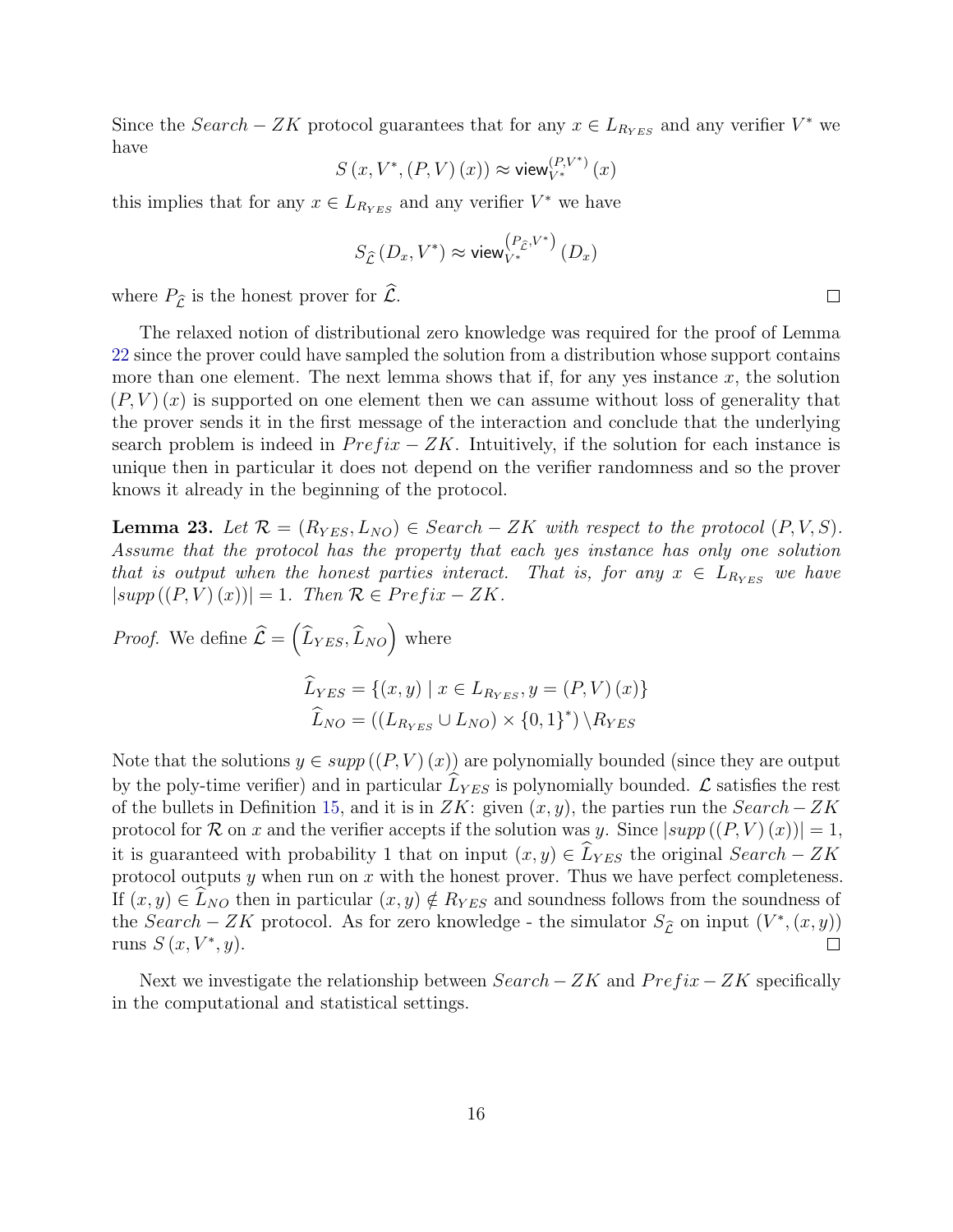#### 4.2.1 The Computational Setting

Is it true that  $Search - CZK \subseteq Prefix - CZK$ ? In this section we will investigate this question and we start by characterizing  $Prefix - CZK$ .

**Definition 24** (The class  $Search - PSPACE$ ). We say that a promise search-problem  $\mathcal{R} = (R_{YES}, L_{NO}) \in Search - PSPACE$  if there is a deterministic polynomial space Turing machine M that solves R: for every  $x \in L_{R_{YES}}$ ,  $M(x) \in R_{YES}(x)$  and for every  $x \in L_{NO}$ ,  $M(x) = \perp$ .

**Definition 25** (The class  $Search - PSPACE$  (poly)).  $\mathcal{R} \in Search - PSPACE$  (poly) if  $\mathcal{R} \in Search - PSPACE$  and there is a polynomial space deterministic Turing machine M and a polynomial  $p(\cdot)$  such that M solves R and for any  $x \in L_{R_{YES}} |M(x)| \leq p(|x|)$ .

Remark 26. Note that if  $\mathcal{R} \in Search-PSPACE$  (poly) then every yes instance has at least one polynomially bounded solution.

<span id="page-16-0"></span>**Lemma 27.**  $Prefix - CZK ⊆ Search - PSPACE (poly).$ 

Proof. Let  $\mathcal{R} = (R_{YES}, L_{NO}) \in Prefix - CZK$  with respect to  $\hat{\mathcal{L}} = (\hat{L}_{YES}, \hat{L}_{NO}) \in CZK$ . In particular,  $\hat{\mathcal{L}} \in IP$  and therefore  $\hat{\mathcal{L}} \in PSPACE$  ( [\[25\]](#page-31-0)). We can therefore solve R in polynomial space in the following way: given input x, we go over all the strings  $\gamma$  of length at most  $p(|x|)$  where  $p(\cdot)$  is the polynomial from Definition [15,](#page-10-0) and decide in polynomial space if  $(x, y) \in \widehat{L}_{YES}$ . If there is some y for which  $(x, y) \in \widehat{L}_{YES}$ , we output that y. Otherwise we output ⊥. The algorithm we described indeed solves R: if  $x \in L_{R_{YES}}$  then there is some y of length at most  $p(|x|)$  for which  $(x, y) \in \widehat{L}_{YES} \subseteq R_{YES}$  and one of these strings y is output by the algorithm. If on the other hand  $x \in L_{NO}$  then for any  $y(x, y) \in \widehat{L}_{NO}$ , and thus the algorithm on x outputs  $\perp$ . algorithm on x outputs  $\perp$ .

<span id="page-16-1"></span>**Lemma 28.** If one-way functions exist then  $Search - PSPACE$  (poly)  $\subseteq Prefix - CZK$ .

*Proof.* Let  $\mathcal{R} = (R_{YES}, L_{NO}) \in Search - PSPACE$  (poly) with respect to the deterministic poly-space Turing machine M and polynomial  $p(\cdot)$ . Denote  $\hat{\mathcal{L}} = (\hat{L}_{YES}, \hat{L}_{NO})$  for  $\widehat{L}_{YES} = \{(x, M(x)) \in R_{YES}\}, \widehat{L}_{NO} = ((L_{R_{YES}} \cup L_{NO}) \times \{0, 1\}^*) \setminus R_{YES}.$   $\mathcal{L}$  clearly satisfies the requirements in the four bullets of Definition [15.](#page-10-0) We need to show that  $\mathcal{L} \in CZK$ . assuming the existence of one-way functions, it is enough to show that  $\mathcal{L} \in IP$  ([\[2\]](#page-29-9)), or equivalently that  $\mathcal{L} \in PSPACE$ . The following deterministic and poly-space algorithm solves  $\mathcal{L}$ : Given  $(x, y)$ , run M on x and accept if  $M(x) = y$ .  $\Box$ 

The combination of Lemmas [27](#page-16-0) and [28](#page-16-1) give us

Theorem 29. If one-way functions exist then  $Prefix-CZK = Search-PSPACE$  (poly).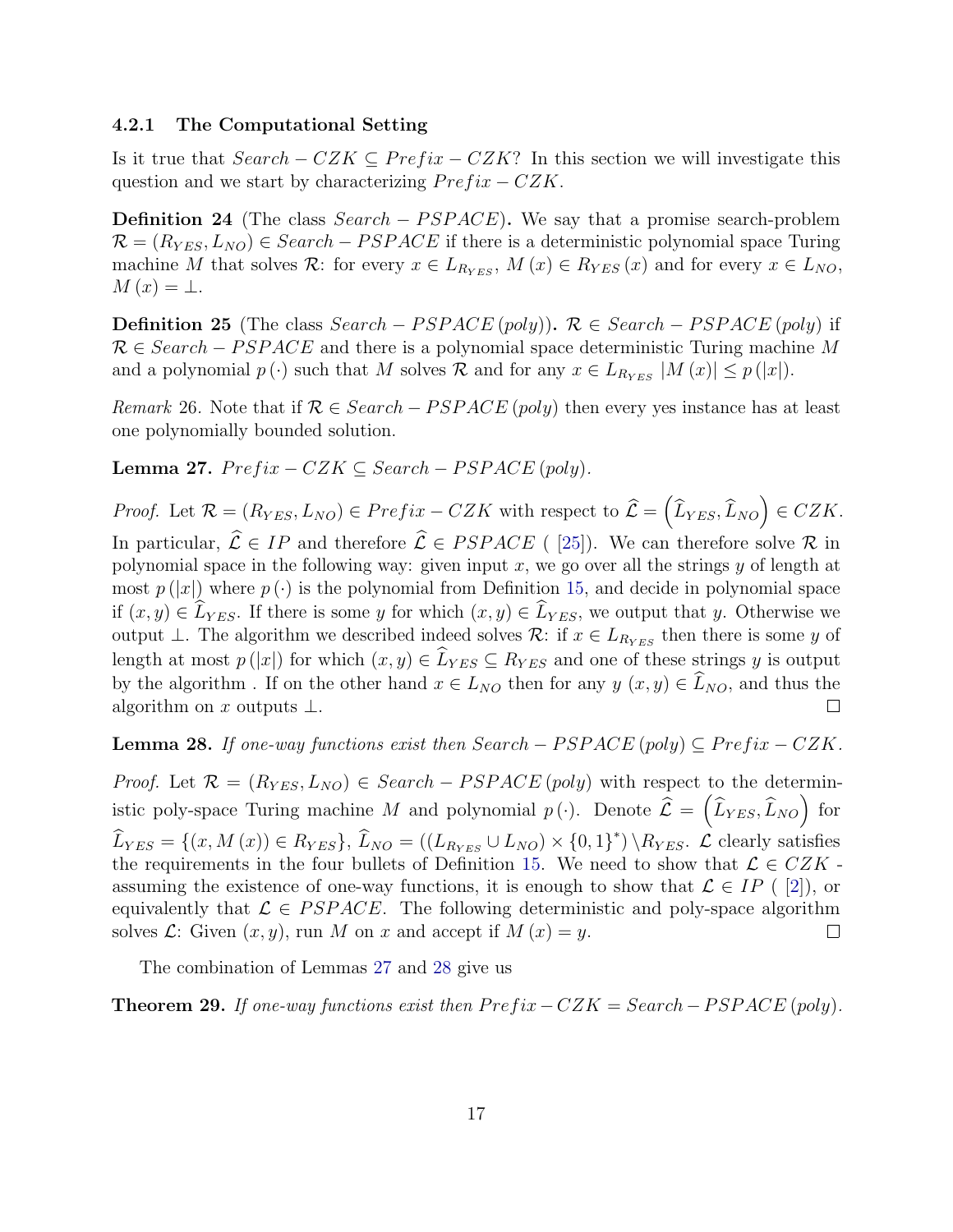The characterization of  $Prefix-CZK$  hints at a possible path for proving that  $Search CZK \subseteq Prefix - CZK$  - show that any problem in  $Search - CZK$  has a deterministic poly-space machine that solves it with polynomially bounded solutions. Now, it is tempting to claim that  $Search - CZK \subseteq Search - PSPACE$  (poly) in the spirit of the proof that  $IP \subseteq PSPACE$ , but it turns out that the idea behind that proof does not translate to the realm of search problems.

Following is an informal sketch of the proof of  $IP \subseteq PSPACE$ : given an input x, the computation tree that corresponds to the given protocol execution on x is considered. Each node in the *i*'th level of the tree corresponds to the party whose turn it is to send the *i*'th message, and each out-edge corresponds to a possible message that can be sent by that party. A polynomial space machine can determine the prover strategy that maximizes the verifier's acceptance probability in the following recursive manner: first assign value 0 or 1 to each leaf depending on whether the computation path that leads to that leaf makes the verifier accept or reject. Then assign each verifier node the average of the values of its out-neighbors, according to the probability of choosing each out-message (a poly-space machine can compute this probability by going over all possible coin tosses for the verifier), and assign each prover node the maximum value among the values of its out-neighbors. The value in the root corresponds to the maximum acceptance probability and so if that value is 1 the algorithm can conclude that the input was a yes instance, and if that value is at most  $\frac{1}{2}$ then the algorithm can conclude that the input was a no instance. In the case of interactive protocols for search problems it is not clear how to mimic this procedure. Each computation path (leaf) corresponds to some solution, but it is not possible to verify if that solution is valid or not unless assuming a priory that a solution can be verified in polynomial space. The soundness condition assures us that the output of the interaction between any prover  $P^*$  and the honest verifier on some  $x \in L_{R_{YES}}$  is either a solution or  $\perp$  w.p at least  $\frac{1}{2}$ , but nothing more. Imagine the following scenario for example: take some yes intance  $x$ , a solution  $y_1$  for it, a non-solution  $y_2$  and some prover  $P^*$  for which

$$
\Pr\left[\left(P^*, V\right)(x) = y_1\right] = \frac{1}{4}
$$

$$
\Pr\left[\left(P^*, V\right)(x) = y_2\right] = \frac{1}{2} - \varepsilon
$$

$$
\Pr\left[\left(P^*, V\right)(x) = \bot\right] = \frac{1}{4} + \varepsilon
$$

this scenario complies with the soundness requirement, but why should a deterministic machine choose  $y_1$  over  $y_2$  upon computing these probabilities?

Theorem 30.  $Search - IP \nsubseteq Search - PSPACE (poly).$ 

The theorem is proven using a counterexample based on [\[10\]](#page-29-1). The version presented here contains a modification due to a discussion with Grossman which allows to generalize the counterexample to protocols with perfect completeness.

*Proof.* Consider the search problem  $R = \{(x, y) \mid |y| = 5 |x| \text{ and } K(y) > 2 |x|\}$  where all instances are legal (i.e. the promise is trivial) and  $K(z)$  denotes the Kolmogorov complexity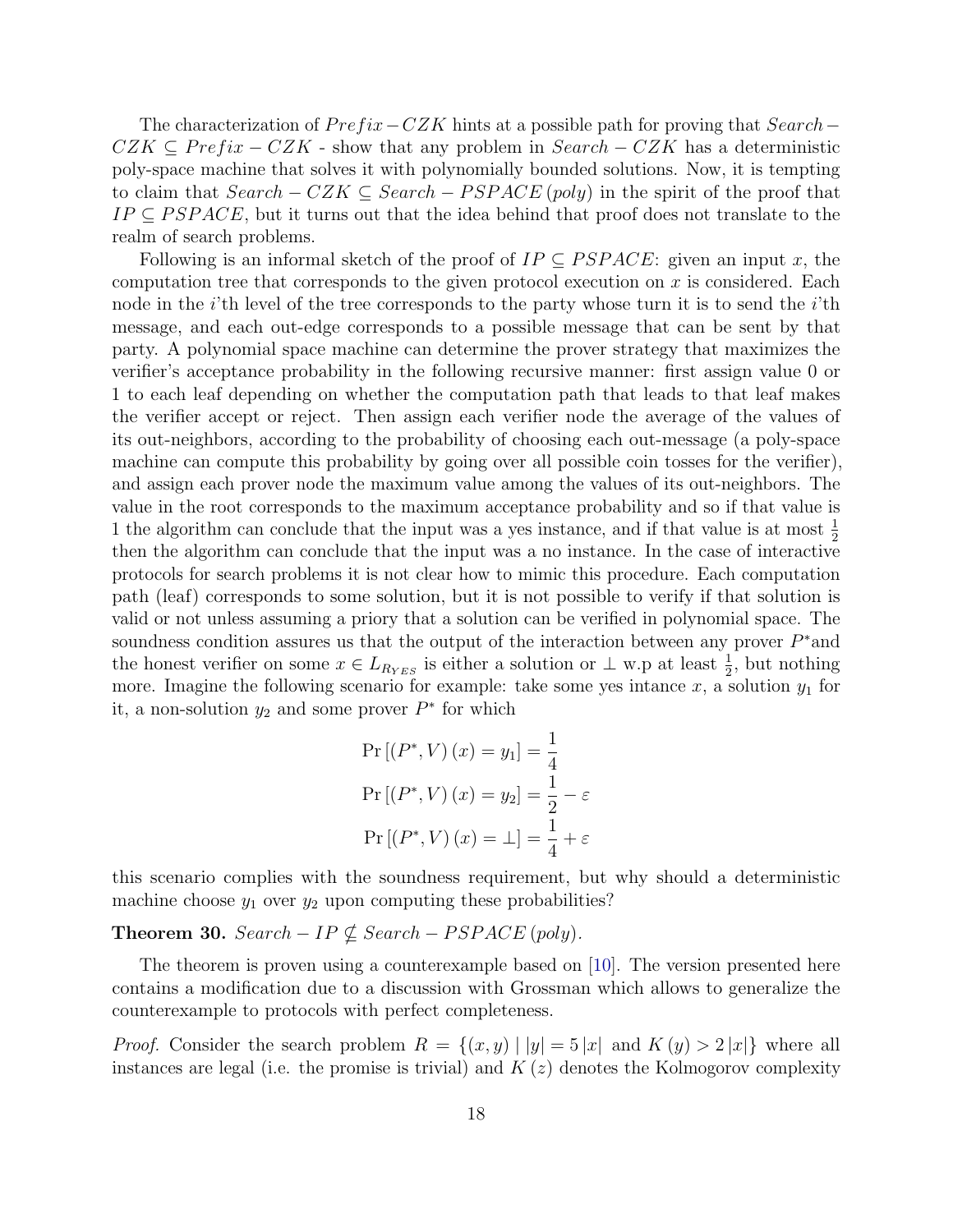of z. Then  $R \notin Search - PSPACE$  (poly) since otherwise, if M is the respective machine solving R, each solution y would satisfy  $K(y) = |M|+|x| = O(1)+|x|$  which is a contradiction to  $K(y) > 2|x|$  (when |x| is large enough). We claim that  $R \in Search - IP$ . To show this, we note that the the number of strings whose Kolmogorov complexity is at most  $2|x|$  is upper bounded by  $2^{2|x|+1} - 1$  (which is a bound on the number of Turing machines whose encoding is of size at most  $2|x|$ ). In particular, There exists a prefix  $a \in \{0,1\}^{2|x|+1}$  such that for any suffix  $b \in \{0,1\}^{3|x|-1}$ , the concatenation  $y=a \parallel b \in \{0,1\}^{5|x|}$  satisfies  $K(y) > 2|x|$  and so y is a solution to the instance x. We call such a prefix  $\alpha$  'good'. On the other hand, For any prefix  $a \in \{0,1\}^{2|x|+1}$ , the fraction of such suffixes b for which  $K(a||b) \leq 2|x|$  is upper bounded by  $\frac{2^{2|x|+1}}{2^{3|x|-1}}$  $\frac{2^{2|x|+1}}{2^{3|x|-1}} < \frac{1}{2}$  $\frac{1}{2}$  (for  $|x| > 2$ ). This suggests the following  $Search - IP$  protocol for R. Given input  $x$ :

$$
P
$$
 choose a good  $a \in \{0, 1\}^{2|x|+1}$   

$$
\xrightarrow{a}
$$
 sample a uniform  

$$
b \leftarrow \{0, 1\}^{3|x|-1}
$$
 and  
output  $a \parallel b$ 

The discussion above shows that this protocol has perfect completeness and soundness error 1  $\frac{1}{2}$ , and the theorem follows.  $\Box$ 

The  $Search - IP$  protocol presented above is also perfect zero-knowledge. Note that the only information revealed by the prover is a part of the solution, hence it is clear that no (possibly malicious) verifier can learn anything other than the solution when interacting with the honest prover. A simulator for this protocol, upon receiving  $(x, V^*, a \parallel b)$ , simply prints x, the randomness for  $V^*$  and a. Thus  $R \in Search - PZK$  and together with  $R \notin Search - PSPACE (poly)$  and  $Prefix - CZK \subseteq Search - PSPACE (poly)$  (Lemma [27\)](#page-16-0) we get

Theorem 31. Search – PZK  $\nsubseteq$  Prefix – CZK.

Strengthening the Requirements - Zero Knowledge Protocols for Search Problems with Zero Error. The foregoing counter-example shows us that the definition of  $Search-ZK$  as presented captures even uncomputable problems. Indeed, the analysis of the example shows that it can not be solved by any deterministic Turing machine. We would like to modify the definition of search zero knowledge so that such a phenomenon could not be possible. As we will see next, one option is to not allow any soundness error in the protocol. In other words, the soundness requirement from the honest verifier is:

- 1. For any  $x \in L_{NO}$  and any  $P^*$ ,  $Pr[(P^*, V)(x) = \perp] = 1$ .
- 2. For any  $x \in L_{R_{YES}}$  and any  $P^*$ ,  $Pr[(P^*, V)(x) \in R_{YES}(x) \cup {\{\perp\}}] = 1$ .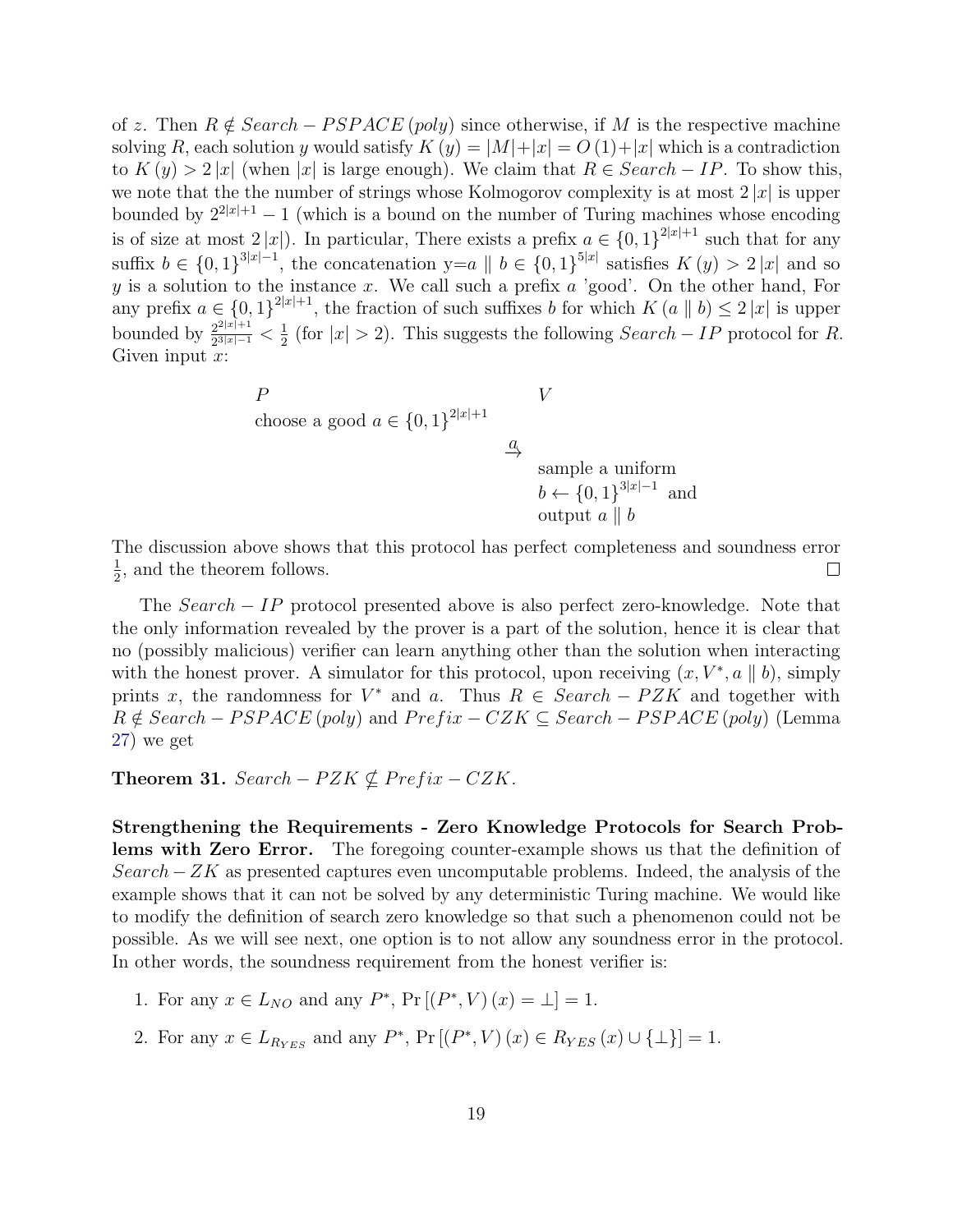This is very similar to the requirement in ZPP algorithms, which are randomized poly-time algorithms for decision problems with the guarantee that whenever they output a solution it is always correct, but they are allowed to output a 'don't know' symbol with some low probability  $(\perp)$ . In the same manner, a Search – IP protocol with perfect completeness and perfect soundness guarantees that whenever the honest verifier outputs a solution, it really is a legal solution. We denote the class of search problems having  $Search - IP$  protocols with perfect soundness by  $ZP - Search - IP$ . The subclass of search problems that have  $ZP - Search - IP$  protocols which also satisfy the zero-knowledge property (as in definition [11\)](#page-7-0) is denoted by  $ZP - Search - ZK$  (as usual, ZK is replaced by  $CZK$ , SZK and  $PZK$ depending on the quality of simulation). The following claim shows that  $ZP - Search - ZK$ contains only computable problems.

#### Lemma 32.  $ZP - Search - IP ⊆ Search - PSPACE (poly)$ .

*Proof.* Let  $\mathcal{R} \in ZP - Search - IP$  with respect to the protocol  $(P, V)$ . Given input x, a  $Search - PSPACE(poly)$  machine can simulate the execution of the given protocol on x between the honest verifier and any deterministic prover - it can iterate over all possible coins for the honest verifier and all possible prover responses. The completeness property guarantees that in one of the iterations some valid solution is output. Furthermore, the soundness property guarantees that whenever a solution is output (in contrast to  $\perp$ ) then it is valid. Hence, the machine can simply output the first solution it encounters.  $\Box$ 

#### <span id="page-19-0"></span>Corollary 33.  $ZP - Search - CZK \subseteq Search - PSPACE$  (poly).

If we could prove the converse inclusion of Corollary [33](#page-19-0) then we could conclude that  $ZP - Search - CZK = Prefix - CZK$ , showing exactly which  $Search - CZK$  protocols are in fact prefix-completion problems of  $CZK$  problems. Unfortunately, as we will show next, it is very likely that the inclusion  $ZP - Search - IP \subseteq Search - PSPACE$  (poly) is strict (which implies that the inclusion  $ZP - Search - CZK \subseteq Search - PSPACE$  (poly) is strict), indicating that the zero error requirement is too strong. We will need the following lemma:

<span id="page-19-1"></span>**Lemma 34.** Let  $R \in ZP - Search - IP$  where the promise is trivial and every yes instance has exactly one solution, i.e.  $|R(x)| = 1$  for any  $x \in L_R$ . Then the set R is an NP language.

*Proof.* Let R be as above and suppose that  $(P, V)$  is the  $ZP - Search - IP$  protocol for R. The perfect soundness and completeness conditions imply that we can assume without loss of generality that  $V$  is deterministic (by fixing its random tape to the all zero string for example) - we are still guaranteed that if x is a yes instance then the legal solution will be output when interacting with the honest prover  $P$ , and no prover  $P^*$  can make V output something other than the solution, or  $\perp$ . Since V is deterministic there is no need for interaction at all, since the prover can anticipate all of the messages of  $V$ . That is, there is another protocol for  $R$ with perfect completeness and soundness where, given input  $x$ , the prover sends the entire transcript that would have been produced in the original protocol and the verifier simply needs to verify consistency. Hence the set of pairs R is in  $NP$ : given  $(x, y)$ , the prover can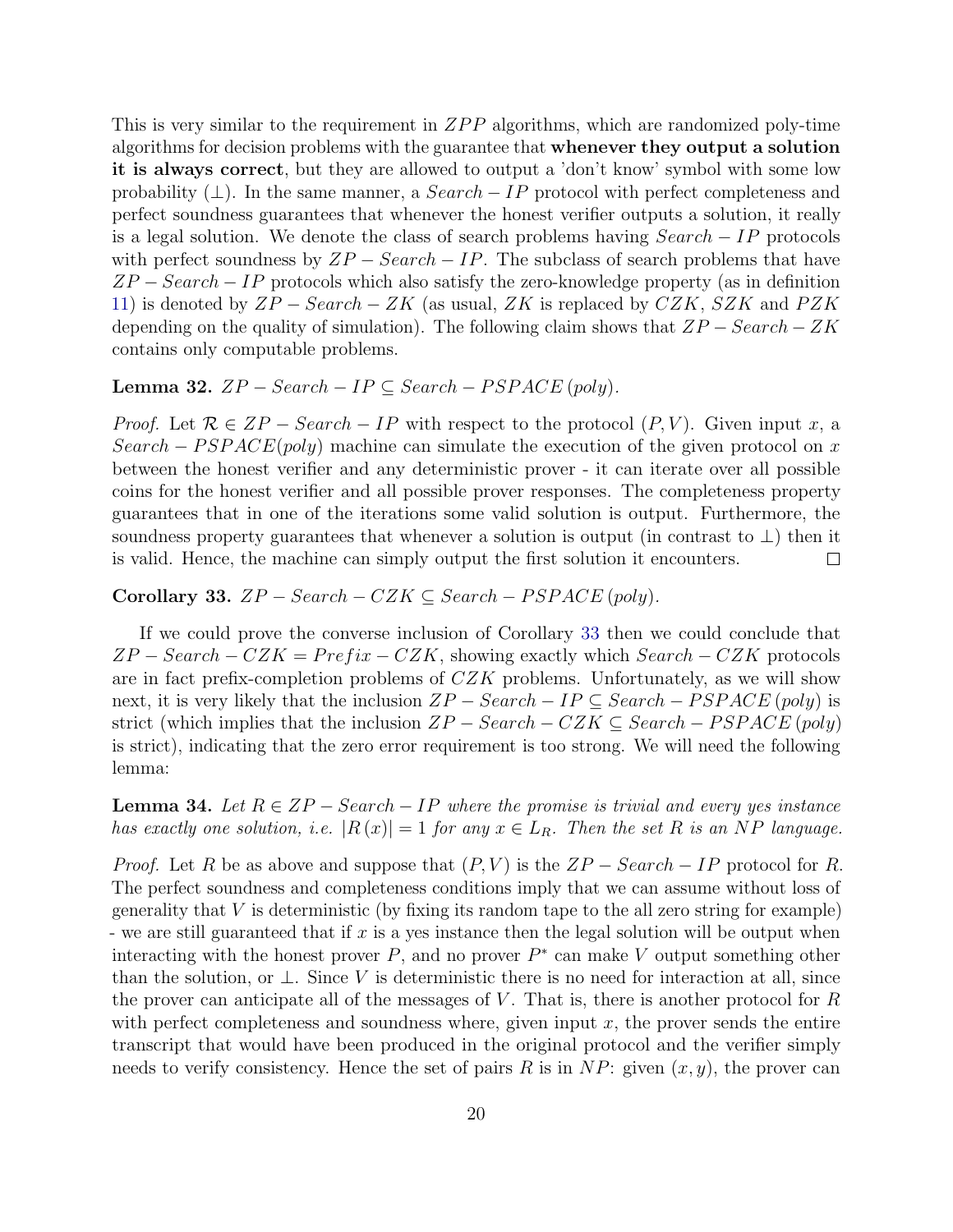send the message that corresponds to x in the protocol for  $R$ , and the verifier accepts if the solution was y. If  $(x, y) \in R$  then y is the only legal solution for x and therefore the message that the honest prover sends corresponds to the solution y. On the other hand, if  $(x, y) \notin R$ then the perfect soundness of the 1-round protocol for  $R$  guarantees that the verifier always rejects regardless of the message he receives.  $\Box$ 

### Theorem 35. If  $NP \subseteq PSPACE$  then  $ZP - Search - IP \subseteq Search - PSPACE$  (poly).

*Proof.* Assume towards contradiction that  $ZP - Search - IP = Search - PSPACE$  (poly) and let  $L \in PSPACE$ . Let's assume for now that L is a language of pairs  $(x, y)$ , where  $|x| = |y|$  and for any  $(x, y), (x, y') \in L$  it holds that  $y = y'$ . In other words, L is a lengthpreserving function on a subset of  $\{0,1\}^*$ . First we will show that  $L \in NP$  and after that we will show that if  $NP \subseteq PSPACE$  then there is some  $L' \in PSPACE \backslash NP$  that is a length preserving function, giving us the desired contradiction. To see that  $L \in NP$ , consider the search problem R induced from L. That is, given x the goal is to find y such that  $(x, y) \in L$ . The fact that  $L \in PSPACE$  clearly implies that  $R \in Search - PSPACE$  (poly), since given x, a poly-space machine can go over all y of the same length as x and check if  $(x, y) \in L$ . Therefore by our assumption,  $R \in ZP - Search - IP$ . Furthermore, observe that each yes instance of R has only one solution (since  $L$  is a function). Therefore, by Lemma [34,](#page-19-1)  $L = R \in NP$ . To summarize, we have shown that under the assumption  $ZP - Search - IP = Search - PSPACE (poly)$ , any PSPACE language that is a lengthpresesrving function is also an NP language. It is left to show that if  $NP \subseteq PSPACE$ then there is some language in  $PSPACE\backslash NP$  that is a length-preserving function: given  $L \in PSPACE \backslash NP$ , take  $L' = \{(x, x) \mid x \in L\}.$  $\Box$ 

#### 4.2.2 The Statistical Setting

In this section we show conditions under which a search problem that has a  $Search - SZK$ protocol is "close to being" in  $Prefix - SZK$ , in the sense that the zero-knowledge property that we are able to guarantee for the decision problem  $\mathcal L$  from the definition of  $Prefix-SZK$ is weaker. Specifically we show that under some conditions a Search − SZK protocol can be modified so as to output unique solutions for any yes instance. As we will see, this modification preserves soundness and perfect completeness, but unfortunately the zero-knowledge property gets weaker. Then we will use (a variant of) Lemma [23](#page-15-0) to conclude that the search problem is in some class which is a relaxation of  $Prefix - SZK$ . We define the classes  $HV - ZK$ ,  $Search - HV - ZK$  and  $Prefix - HV - ZK$  as follows (where HV stands for 'honest verifier'):

**Definition 36** ( $HV-ZK$ ). We say a promise decision problem  $\mathcal{L} = (L_{YES}, L_{NO}) \in HV-ZK$ if there is a triplet  $(P, V, S)$  such that:

- $(P, V)$  is an IP protocol for  $\mathcal{L}$ .
- Honest verifier zero knowledge: S is an expected PPTM and for any  $x \in L_{YES}$ ,

$$
\mathsf{view}_V^{(P,V)}(x) \approx S(x,V).
$$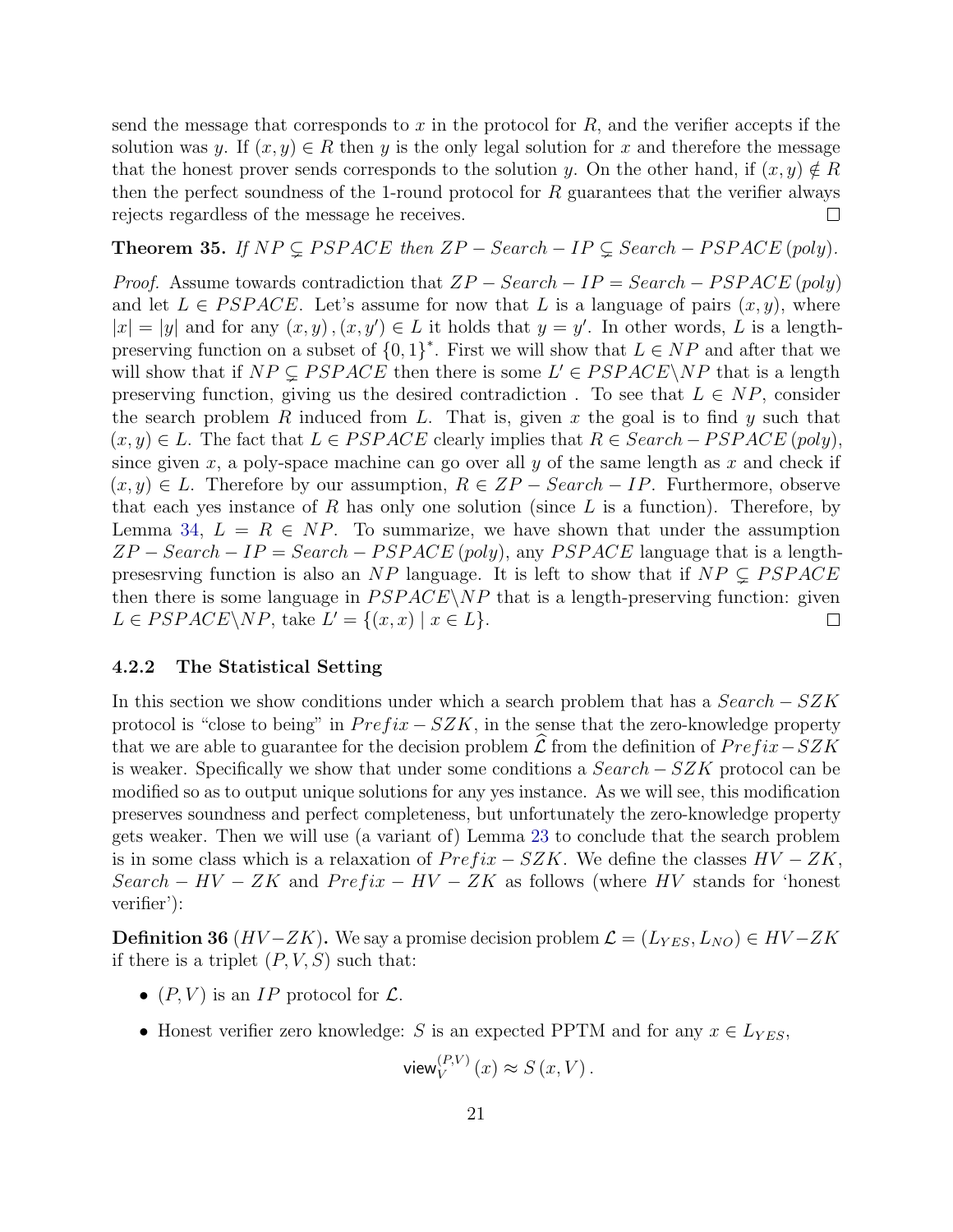**Definition 37** (Search – HV – ZK). We say that the promise search problem  $\mathcal{R}$  =  $(R_{YES}, L_{NO}) \in Search-HV-ZK$  if there is a triplet  $(P, V, S)$  such that

- $(P, V)$  is a Search IP protocol for  $\mathcal{R}$ .
- Honest verifier zero knowledge: S is an expected PPTM and for any  $x \in L_{R_{YES}}$ :

$$
\mathsf{view}_V^{(P,V)}(x) \approx S(x, V, (P, V)(x))
$$

Definition 38 ( $Prefix - HV - ZK$ ). We say that  $\mathcal{R} = (R_{YES}, L_{NO}) \in Prefix - HV - ZK$ if there exists a promise decision problem  $\hat{\mathcal{L}} = (\hat{L}_{YES}, \hat{L}_{NO}) \in HV - ZK$  such that

- $\widehat{L}_{YES} \subset R_{YES}.$
- $\widehat{L}_{NO} = ((L_{R_{YES}} \cup L_{NO}) \times \{0,1\}^*) \backslash R_{YES}.$
- For every  $x \in L_{R_{VES}}$  there is some  $y \in R_{YES}(x)$  such that  $(x, y) \in \widehat{L}_{YES}$ .
- $\widehat{\mathcal{L}}_{YES}$  is polynomially bounded.

First we notice that Lemmas [18](#page-11-0) and [23](#page-15-0) still hold when switching every appearance of  $ZK$ with  $HV-ZK$ : this can be readily seen by noting that the simulators constructed in the proofs are essentially the same simulators which are guaranteed by the assumptions in the lemmas. Thus, if we show conditions under which a search problem  $R$  that has a  $Search - SZK$ protocol also admits a  $Search - HV - SZK$  protocol that outputs unique solutions for any yes instance, then in particular we can conclude that  $\mathcal{R} \in Prefix - HV - SZK$ .

We will focus on **public-coin**  $Search - SZK$  protocols. These are protocols where every verifier message is a uniformly-distributed string that is independent from the rest of the messages, and the output of the protocol is a deterministic function of the transcript. That is, the verifier does not utilize any randomness that was not sent to the prover in one of the messages. Public-coin  $Search - SZK$  protocols that have perfect completeness have the following property: any transcript that is generated from an interaction with the honest prover corresponds to some legal solution, even if the verifier is not honest. To be more formal, Let  $(P, V, S)$  be a public-coin  $Search - SZK$  protocol for some search problem R. Let's assume that the number of rounds in the protocol is  $m(|x|)$  and each message has length  $q(|x|)$ . Let's also assume that the prover sends the first message. Hence each possible transcript in the protocol has the following form:

$$
(p_1,v_1,\ldots,p_m,v_m)
$$

where  $v_i$  and  $p_i$  are the i'th verifier and prover message (respectively), and for any i,  $v_i$ and  $p_i$  are binary strings of length  $q(|x|)$ . Each of the messages is a random variable that depends on the verifier and prover randomness. When the honest verifier runs the protocol, all the  $v_i$ 's are uniform and independent, and the perfect completness property asserts that for each of the  $2^{m(|x|)q(|x|)}$  possible message tuples that the verifier can send, and for each of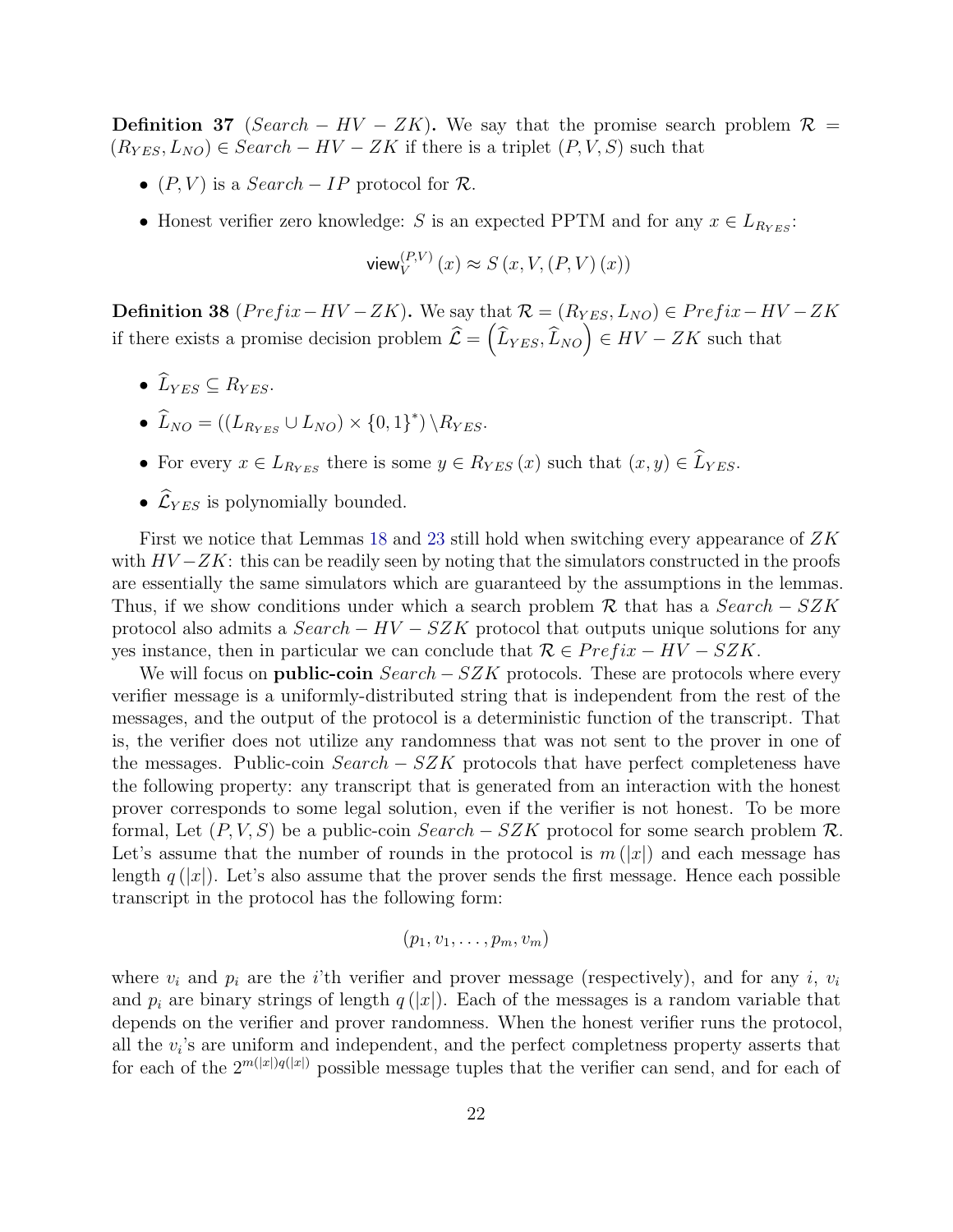the possible honest prover message tuples (the amount of which can be much smaller than  $2^{m(|x|) \cdot q(|x|)}$ , the resulting transcript corresponds to some solution that the honest verifier outputs. In particular, even if a cheating verifier runs the protocol and sends messages that are not uniform or independent, the resulting transcript still corresponds to some solution as long as the prover runs his predescribed strategy. The cheating verifier can of course decide to output something other than that solution. Now, recall that for any instance  $x$ and verifier  $V^*$ , view $V^{(*)}(x)$  is the concatenation of the input x, the randomness of  $V^*$  and the transcript produced by the interaction. We denote by sol the function that takes such a view and outputs its corresponding solution. This function, as explained above, is well defined when the view corresponds to a yes instance, and it is essentially the function which is computed by the honest verifier after the final message in the transcript is transmitted. Note that sol can be extended also to views that do not correspond to an interaction with the honest prover: this is defined as the output computed by the honest verifier from this view. Now, given some distribution on views  $D$  (such as the output of a simulator, or the real view of the verifier) and a solution  $y \in supp((P, V)(x))$ , we denote by  $|D|y|$  the induced distribution conditioned on  $\mathsf{sol}(D) = y$ . Formally, for any t

$$
Pr [[D | y] = t] := Pr [D = t | sol (D) = y].
$$

The main result of this section is presented next:

<span id="page-22-0"></span>**Theorem 39.** Let  $\mathcal{R} = (R_{YES}, L_{NO}) \in Search - SZK$  with respect to a public-coin protocol  $(P, V, S)$  that has the following properties:

- For any  $x \in L_{R_{YES}}$ , sol $(S(x, V, (P, V) (x))) = (P, V) (x)$ . I.e., the transcript output by the simulator when run on the honest verifier always corresponds to the solution that it started with.
- The first message in the protocol is sent by the prover, and that message contains the solution that the honest verifier outputs when the prover is honest.

Then  $\mathcal{R} \in \text{Prefix} - HV - SZK$ .

To prove this we will need to following lemma.

<span id="page-22-1"></span>**Lemma 40.** Let  $(P, V, S)$  be a public coin Search – SZK protocol for a search problem  $\mathcal{R} = (R_{YES}, L_{NO})$ , and let  $V^*$  be some verifier strategy for which:

- For any  $x \in L_{R_{YES}},$  sol  $(S(x, V^*, (P, V)(x)))$  and  $(P, V)(x)$  are identically distributed.
- For any  $x \in L_{R_{YES}},$  sol  $\left(\text{view}_{V^*}^{(P,V^*)}(x)\right)$  and  $(P,V)(x)$  are identically distributed.

Then for any  $x \in L_{R_{YES}}$ :

$$
\left\| S\left( x, V^*, (P, V)(x) \right) - \text{view}_{V^*}^{(P, V^*)}(x) \right\|
$$
  
=  $E_{y \leftarrow (P, V)(x)} \left[ \left\| \left[ S\left( x, V^*, (P, V)(x) \right) \mid y \right] - \left[ \text{view}_{V^*}^{(P, V^*)}(x) \mid y \right] \right\| \right]$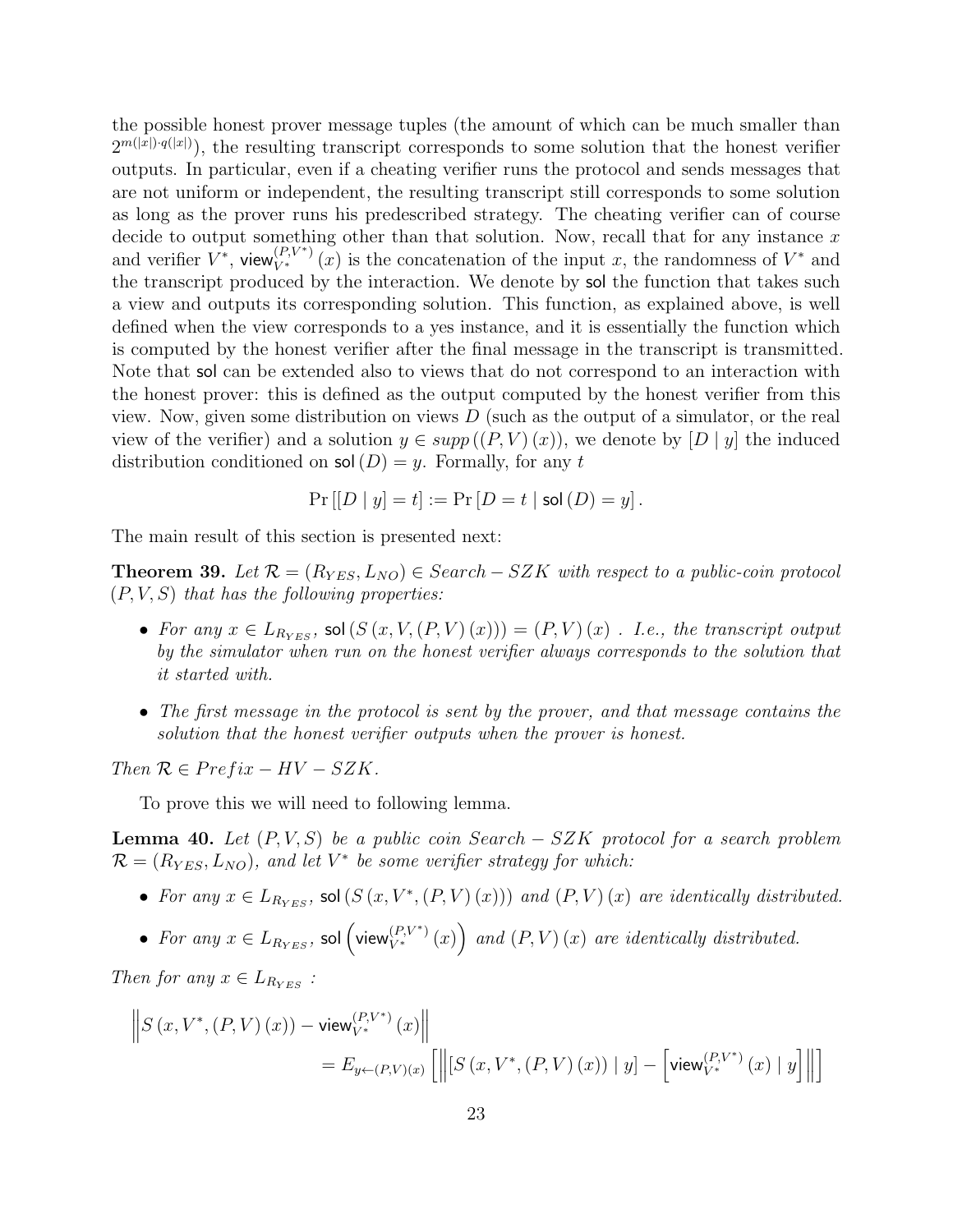*Proof.* Let  $x \in L_{R_{YES}}$ . Denote

$$
\begin{aligned} A &:= S\left(x, V^*, (P, V)\left(x\right)\right) \\ B &:= \text{view}_{V^*}^{\left(P, V^*\right)}\left(x\right) \\ C &:= y_x \end{aligned}
$$

We have:

$$
||A - B|| = \sum_{t} |\Pr[A = t] - \Pr[B = t]|
$$
  
= 
$$
\sum_{y \in supp(y_x)} \Pr[y_x = y] \sum_{t : sol(t) = y} \left| \frac{\Pr[A = t]}{\Pr[y_x = y]} - \frac{\Pr[B = t]}{\Pr[y_x = y]} \right|
$$
 (1)

Now, if sol  $(t) = y$  and  $A = t$  then

<span id="page-23-0"></span>
$$
\mathsf{sol}\,(A) = y
$$

and therefore, recalling that  $\mathsf{sol}(A)$  is distributed exactly like  $y_x$ , we get

$$
\frac{\Pr\left[A=t\right]}{\Pr\left[y_x=y\right]} = \frac{\Pr\left[A=t \wedge \text{sol}\left(A\right)=y\right]}{\Pr\left[\text{sol}\left(A\right)=y\right]}
$$
\n
$$
= \Pr\left[A=t \mid \text{sol}\left(A\right)=y\right]
$$
\n
$$
= \Pr\left[\left[A \mid y\right]=t\right]
$$

In a very similar manner we get

$$
\frac{\Pr[B=t]}{\Pr[y_x = y]} = \Pr[[B \mid y] = t]
$$

Plugging in [1](#page-23-0) we get

$$
||A - B|| = \sum_{y} Pr [y_x = y] \sum_{t : sol(t) = y} |Pr [[A | y] = t] - Pr [[B | y] = t]||
$$
  
=  $E_{y \leftarrow (P, V)(x)} [||[A | y] - [B | y]||]$ 

as required.

We now turn to prove Theorem [39.](#page-22-0)

*Proof.* Let  $x \in L_{R_{YES}}$ . The first bullet in the theorem statement implies in particular that sol  $(S(x, V, (P, V) (x)))$  is distributed exactly like  $(P, V) (x)$ . Furthermore, by definition sol  $\left(\mathsf{view}^{(P,V)}_V\left(x\right)\right)$  is also distributed exactly like  $\left(P,V\right)\left(x\right).$  Hence, by Lemma [40,](#page-22-1)

$$
\left\| S\left(x, V, (P, V)(x)\right) - \text{view}_{V}^{(P, V)}(x) \right\|
$$
  
=  $E_{y \leftarrow (P, V)(x)} \left[ \left\| \left[ S\left(x, V, (P, V)(x)\right) \mid y \right] - \left[ \text{view}_{V}^{(P, V)}(x) \mid y \right] \right\| \right] (2)$ 

<span id="page-23-1"></span> $\Box$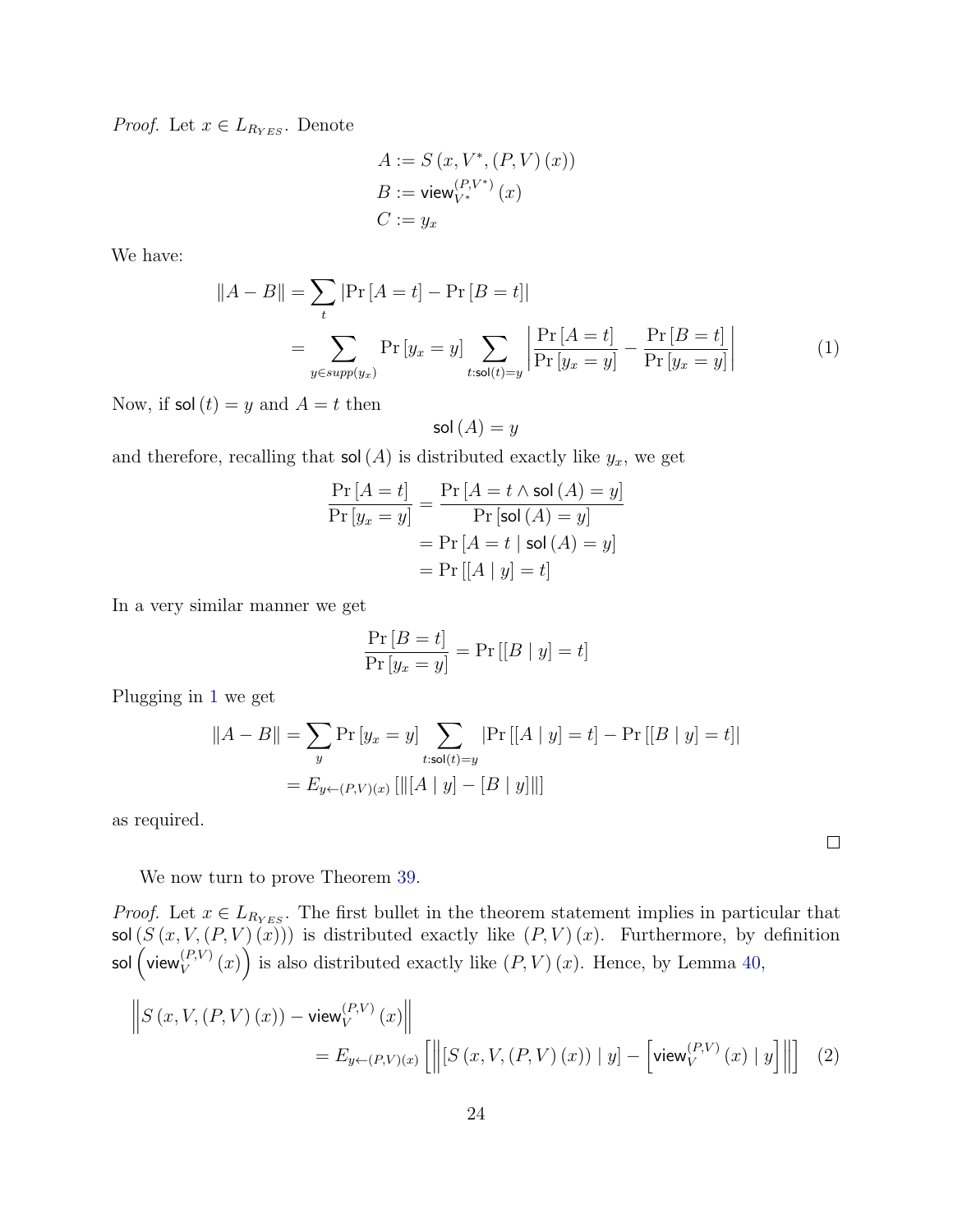Let  $y = y(x)$  be any string and denote by  $P_y$  the prover that sends y in the first message (a specific deterministic y, in contrast to a sample from  $(P, V)(x)$  as in the original protocol) and then acts exactly as  $P$  in the rest of the protocol. Clearly it holds that

$$
\left[\text{view}_V^{\left(P,V\right)}\left(x\right) \mid y\right] = \text{view}_V^{\left(P_y,V\right)}\left(x\right)
$$

Furthermore, the first bullet in the theorem statement implies that

$$
[S (x, V, (P, V) (x)) | y] = S (x, V, y)
$$

Plugging into [\(2\)](#page-23-1) we get

$$
\left\|S\left(x, V, \left(P, V\right)(x)\right) - \mathsf{view}_V^{\left(P, V\right)}\left(x\right)\right\| = E_{y \leftarrow \left(P, V\right)(x)}\left[\left\|S\left(x, V, y\right) - \mathsf{view}_V^{\left(P_y, V\right)}\left(x\right)\right\|\right]
$$

Denote

$$
y^{x} := \arg\min_{y \in \text{supp}(P, V)(x)} \left\| S(x, V, y) - \text{view}_{V}^{(P_y, V)}(x) \right\|
$$

Now, since  $\parallel$  $S(x, V, (P, V) (x)) - \text{view}_V^{(P, V)}(x)$  is negligible then by an averaging argu- $\begin{array}{c} \hline \end{array}$  $\begin{array}{c} \hline \end{array}$  $\left[S\left(x, V, y^x\right)\right] - \mathsf{view}_V^{\left(P_{y^x}, V\right)}\left(x\right)$ ment so is . Consider the new protocol  $(P_{y^x}, V, S)$ . We have shown that it is zero-knowledge against the honest verifier. Furthermore, the soundness and perfect completeness of the original protocol clearly imply the soundness and perfect completeness of the new protocol. Thus  $(P_{y^x}, V, S)$  is a public-coin  $Search - HV - SZK$ protocol for  $R$  that outputs a unique solution for any yes instance. Hence, by (the variant of) Lemma [23,](#page-15-0)  $\mathcal{R} \in Prefix - HV - SZK$ .  $\Box$ 

### <span id="page-24-0"></span>5 Pseudo-deterministic Zero-Knowledge Protocols

Pseudo-deterministic protocols for search problems were introduced by [\[19\]](#page-30-3). Loosely speaking, these are protocols for search problems between an efficient verifier and a computationally unbounded prover that output some predetermined canonical solution with high probability. Moreover, the soundness condition in these protocols requires that no malicious prover can cause the verifier to output a solution other than the canonical one but with small probability. Consequently these protocols can be repeated to reduce the soundness error, potentially making them more suitable for applications. In this section we define pseudo-deterministic zero knowledge protocols for search problems, where the verifier is guaranteed not to learn anything else apart from the canonical solution. We show how these protocols relate to previous notions introduced in this work and give an example of such a protocol for the  $Find-I somorphic-Vertex$  problem that was introduced in a previous section. We start with the definition of pseudo-deterministic protocols as given in [\[19\]](#page-30-3), with our usual modification of requiring perfect completeness.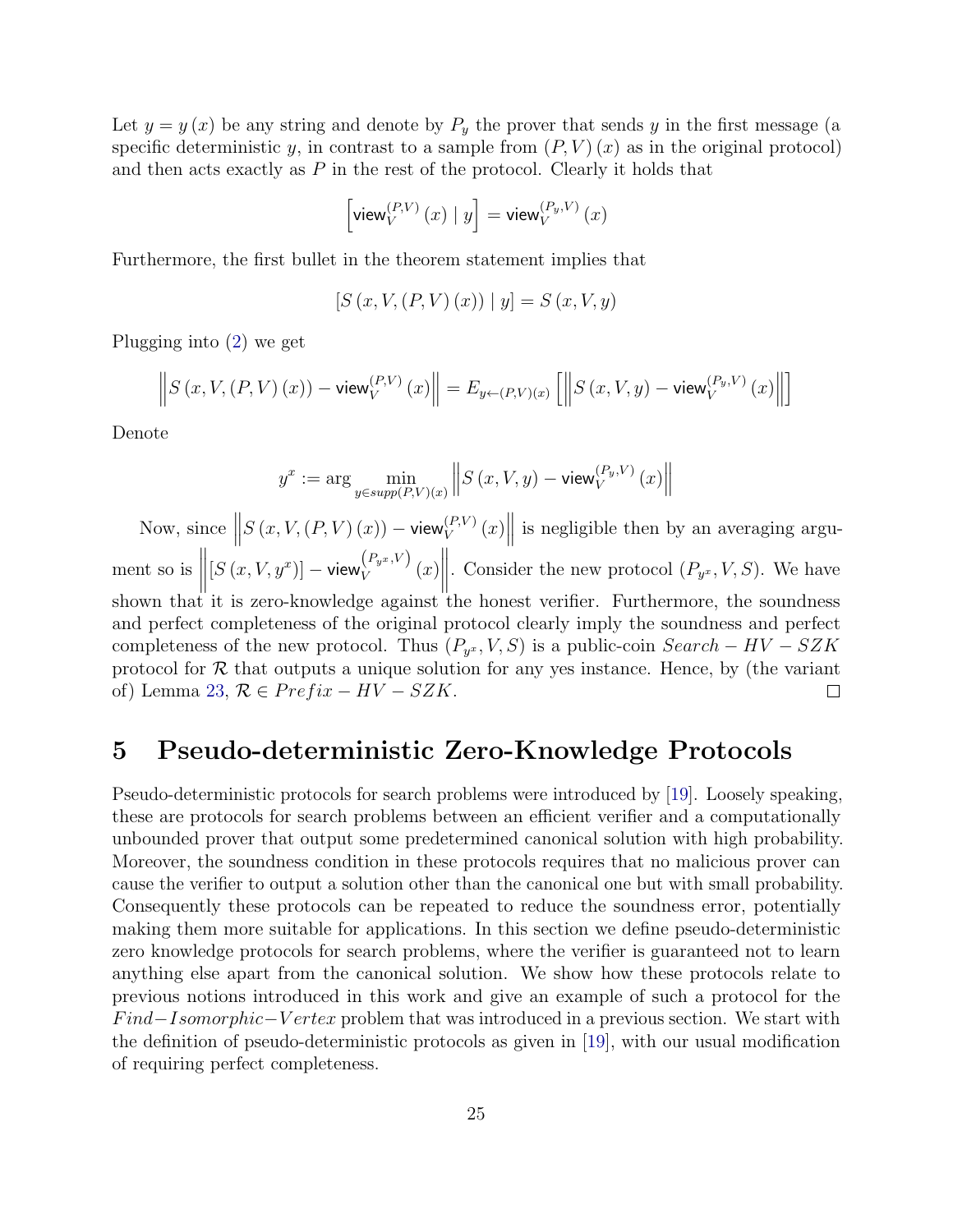**Definition 41** (The class  $PSD - IP$ ). We say that the promise search problem  $\mathcal{R} =$  $(R_{YES}, L_{NO}) \in PSD - IP$  if there is a triplet  $(P, V, c)$  where V is a PPTM, P is computationally unbounded and  $c: L_{R_{YES}} \to {0,1}^*$  is a function such that:

- "Completeness": For any  $x \in L_{R_{YES}}$ ,  $Pr[(P, V)(x) = c(x)] = 1$ .
- "Soundness":
	- For any  $x \in L_{NO}$  and any  $P^*$ ,  $Pr[(P^*, V)(x) = \perp] \ge \frac{1}{2}$  $\frac{1}{2}$ .
	- − For any  $x \in L_{R_{YES}}$  and any  $P^*$ , Pr [( $P^*$ , V) ( $x$ ) ∈ { $c(x)$ , ⊥}] ≥  $\frac{1}{2}$  $\frac{1}{2}$ .

 $Remark 42. PSD - IP \subseteq Search - IP$ .

We turn to our definition of pseudo-deterministic zero knowledge protocols.

**Definition 43** (The class  $PSD - ZK$ ). We say that the promise search problem  $\mathcal{R} =$  $(R_{YES}, L_{NO}) \in PSD - ZK$  if there is a tuple  $(P, V, S, c)$  such that:

- $(P, V, c)$  is a  $PSD IP$  protocol for  $\mathcal{R}$ .
- $(P, V, S)$  is a Search ZK protocol for R.

Remark 44. We define the class  $PSD - HV - ZK$  analagously.

Note that a  $PSD-IP$  protocol  $(P, V)$  satisifes  $|supp((P, V)(x))|=1$  for any yes instance x. Thus, by Lemma [23](#page-15-0) we have:

<span id="page-25-0"></span>Lemma 45.  $PSD - ZK \subseteq Prefix - ZK$ .

There is more to be said regarding the inclusion of Lemma [45.](#page-25-0) Recall that in the proof of Lemma [23,](#page-15-0) the protocol for the promise problem  $\hat{\mathcal{L}} = (\hat{L}_{YES}, \hat{L}_{NO})$  from the definition of  $Prefix - ZK$  consisted of, given input  $(x, y)$ , running the given  $Search - ZK$  protocol on x and accepting if its output was y. It was important for the soundness argument that  $\widehat{L}_{NO}$  contained no element  $(x', y') \in R_{YES}$ , since otherwise, some other prover could have, in principle, caused the verifer to output y' when running the given  $Search - ZK$  protocol on  $x'$ , causing the protocol to accept a no instance with high probability. In the case that the given  $Search - ZK$  protocol is pseudo-deterministic, no prover can cause the verifier to output a solution that is not the canonical one and therefore soundness also holds when  $L_{NO}$ contains elements  $(x, y) \in R_{YES}$  such that  $y \neq c(x)$ .

**Definition 46** (The class  $Single - Prefix - ZK$ ). We say that a promise search problem  $\mathcal{R} = (R_{YES}, L_{NO}) \in Single-Prefix - ZK$  if there exists a promise decision problem  $\widehat{\mathcal{L}} = (\widehat{L}_{YES}, \widehat{L}_{NO}) \in ZK$  such that

- $\widehat{L}_{VES} \subseteq R_{VES}$ .
- $\widehat{L}_{NO} = ((L_{R_{YES}} \cup L_{NO}) \times \{0,1\}^*) \backslash L_{YES}.$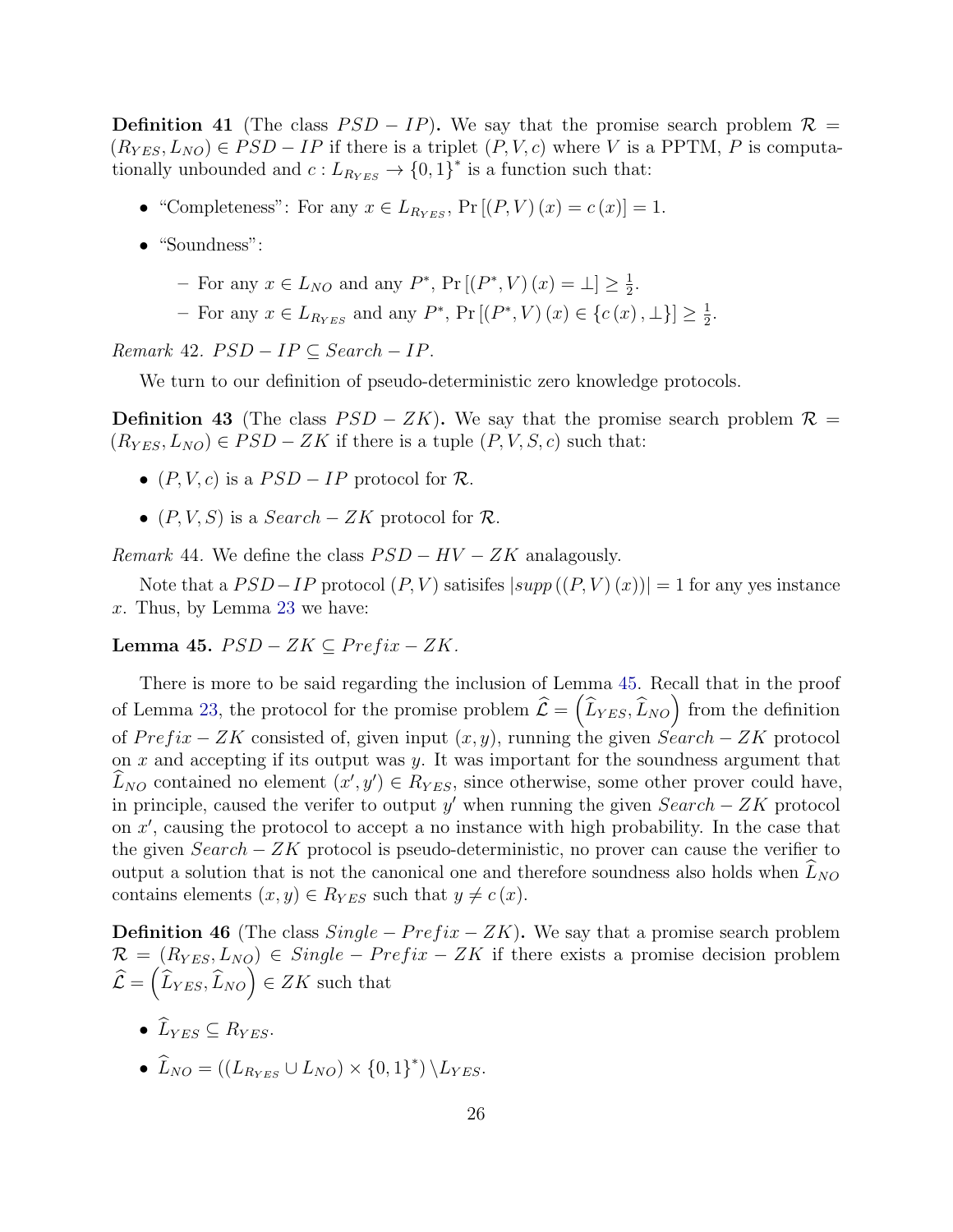- For every  $x \in L_{R_{YES}}$  there is a **unique**  $y \in R_{YES}(x)$  such that  $(x, y) \in \widehat{L}_{YES}$ .
- $\widehat{\mathcal{L}}_{YES}$  is polynomially bounded there is some polynomial  $p(\cdot)$  such that if  $(x, y) \in \widehat{L}_{YES}$ then  $|y| \leq p(|x|)$ .

Remark 47. We define  $Single - Prefix - HV - ZK$  accordingly.

The discussion above shows that  $PSD - ZK \subseteq Single - Prefix - ZK$ . In fact, the reverse inclusion also holds and our proof of this fact is essentially identical to the proof of [18](#page-11-0) (the only difference is that in the soundness argument here, one only needs to consider the case that  $y \neq c(x)$  and therefore we choose to omit it. Finally, we note that the entire discussion above also holds when only considering honest verifier zero knowledge classes:

#### Theorem 48.

- $PSD ZK = Single Prefix ZK$ .
- $PSD HV ZK = Single Prefix HV ZK$ .

### 5.1 A Pseudo-Deterministic Statistical Zero Knowledge Protocol for  $Find - Isomorphic - Vertex$

Recall the decision problem  $Isomorphic - Vertex$  which is the language of all the tuples  $(G_1, G_2, v_1, v_2)$  where  $G_1, G_2$  are graphs on *n* vertices,  $v_1, v_2$  are some vertices in  $G_1, G_2$ respsectively and there is some isomorphism between  $G_1$  and  $G_2$  that matches  $v_1$  to  $v_2$ . We have shown previously that  $Find - Isomorphic - Vertex \in Search - PZK$  and Isomorphic – Vertex  $\in PZK$ . The complement Isomorphic – Vertex is the language of all tuples  $(G_1, G_2, v_1, v_2)$  where either  $G_1, G_2$  are not isomorphic or they are but  $v_1, v_2$  are not.

Lemma 49.  $\overline{Isomorphic - Vertex} \in HV - PZK$ .

Proof. The following protocol is a mild modification of the classic interactive proof for the  $Graph - Non - Isomorphism problem from [12]: on input  $(G_1, G_2, v_1, v_2)$ :$  $Graph - Non - Isomorphism problem from [12]: on input  $(G_1, G_2, v_1, v_2)$ :$  $Graph - Non - Isomorphism problem from [12]: on input  $(G_1, G_2, v_1, v_2)$ :$ 

P  
\n
$$
V
$$
\nrandomly choose  $j \in \{1, 2\}$   
\nchoose a random permutation  
\n
$$
G' = \varphi(G_j), v' = \varphi(v_j)
$$
\n
$$
\xrightarrow{j'}
$$
\naccept iff  $j = j'$ 

If  $G_1$  and  $G_2$  are not isomorphic then  $G'$  can be isomorphic to only one of the input graphs, and  $P$  can determine which one since he is computationally unbounded. Similarly he can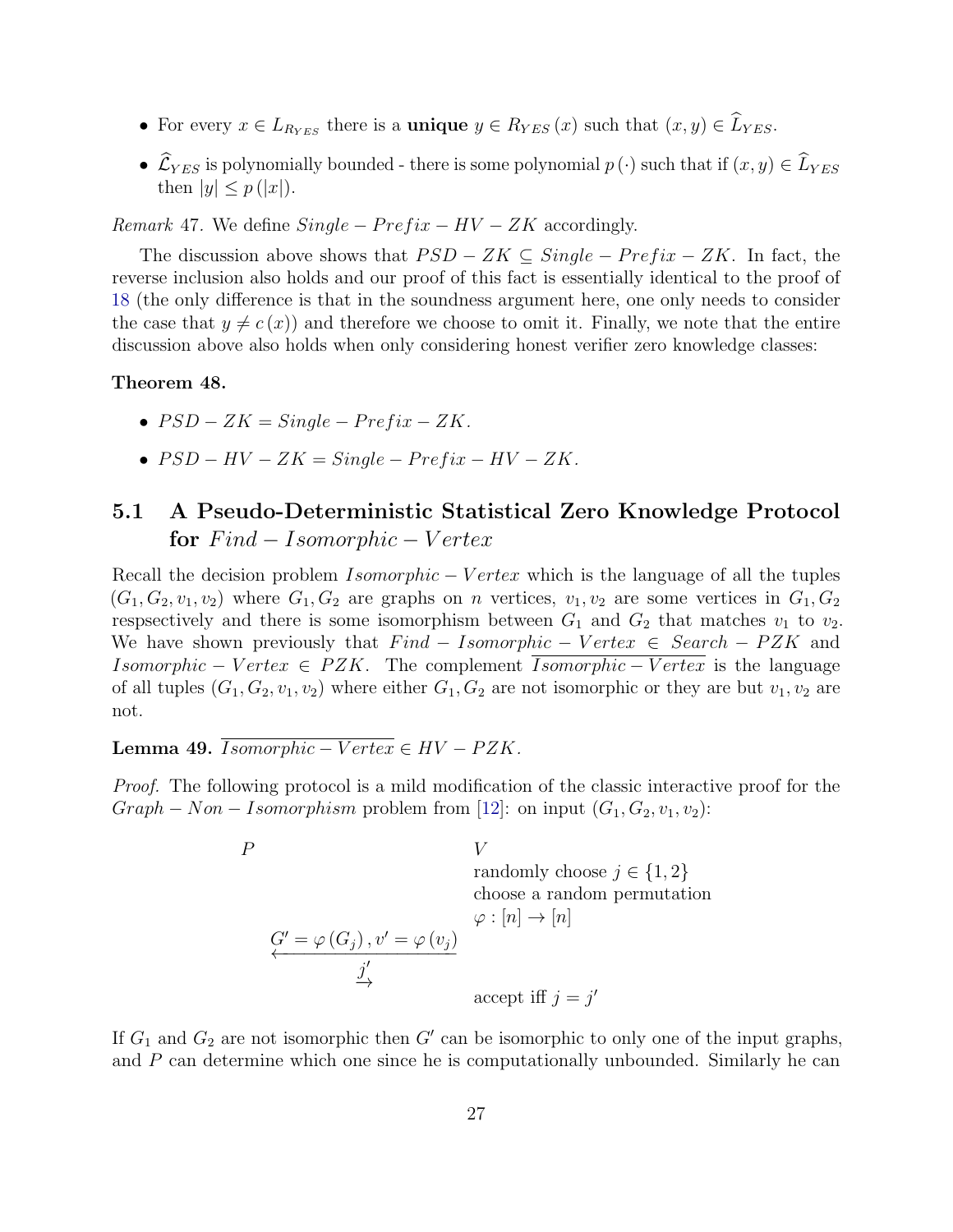find out j from  $G'$ ,  $v'$  in the case that  $G_1, G_2$  are isormorphic but  $v_1$  and  $v_2$  are not. Thus we have shown that the above protocol has perfect completeness. If, on the other hand,  $G_1, G_2$  are isomorphic and  $v_1, v_2$  are also isomorphic, then the pair  $G', v'$  does not contain any information about  $j$ , implying that  $P$  can not do better than guessing. Hence the protocol has soundness error  $\frac{1}{2}$ . To show honest verifier perfect zero knowledge, the simulator  $S((G_1, G_2, v_1, v_2), V)$  randomly chooses j, a random perumatation  $\varphi$ , and outputs

$$
((G_1, G_2, v_1, v_2), j, \varphi, \varphi(G_j), \varphi(v_j), j)
$$

and it is clear that this output is identical to the view of the honest verifier in the protocol when interacting with the honest prover on a yes instance.  $\Box$ 

In the next theorem we give an example of a pseudo-deterministic honest verifier perfect zero knowledge protocol for  $Find - Isomorphic - Vertex$ . Intuitively, the solution to the yes instance  $(G_1, G_2, v_1)$  will be the lexicographically first vertex in  $G_2$  that is isomorphic to  $v_1$ , and the protocol will contain as sub-protocols the proofs of the facts that the solution vertex is indeed isomorphic to  $v_1$  and that all the vertices that are lexicographically smaller than the solution are not isomorphic to  $v_1$ . We will see that the fact that each sub-protocol is honest verifier perfect zero knowledge implies that the entire protocol is honest verifier perfect zero knowledge.

#### Theorem 50.  $Find - Isomorphic - Vertex \in PSD - HV - PZK$

*Proof.* Let  $(P_I, V_I, S_I)$  and  $(\overline{P_I}, \overline{V_I}, \overline{S_I})$  be the  $HV - PZK$  protocols for *Isomorphic* – V ertex and  $\overline{Isomorphic - Vertex}$  respectively. We construct the following protocol for Find – Isomorphic – Vertex: on input  $(G_1, G_2, v_1)$ , where  $\{u_1, \ldots, u_n\}$  is the lexicographical ordering of the vertices of  $G_2$ :

> $P$   $V$ Determine  $u_k$ , the lexicographically first vertex in  $G_2$  that is isomorphic to  $v_1$ .

$$
\frac{u_k}{(P_I, \overline{V_I})} \cdot \overrightarrow{(G_1, G_2, v_1, u_1)}
$$
\n
$$
\vdots
$$
\n
$$
\overrightarrow{(P_I, \overline{V_I})} \cdot \overrightarrow{(G_1, G_2, v_1, u_{k-1})}
$$
\n
$$
\overrightarrow{(P_I, V_I)} \cdot \overrightarrow{(G_1, G_2, v_1, u_k)}
$$

output  $u_k$  if all the sub-protocols succeeded and otherwise output ⊥.

We will now prove that the protocol above is indeed a  $PSD - HV - PZK$  protocol. Perfect completeness follows from the perfect completeness of the protocols  $(P_I, V_I)$  and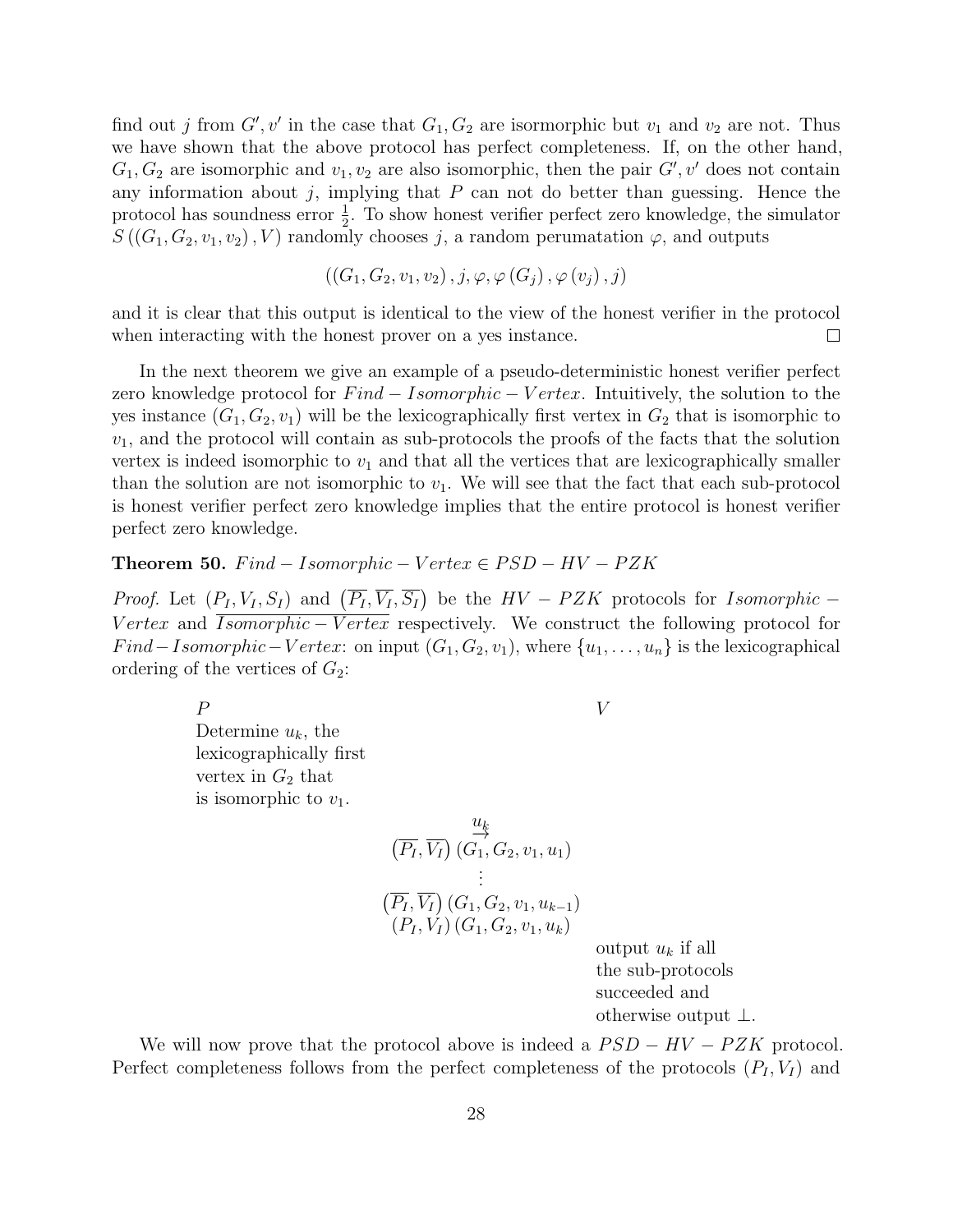$(\overline{P_1}, \overline{V_1})$ . As for soundness: if  $(G_1, G_2, v_1)$  is a no instance then  $G_1$  and  $G_2$  are not isomorphic, in which case  $(G_1, G_2, v_1, u_k)$  is a no instance of *Isomorphic – Vertex* implying that the last sub-protocol fails w.p at least  $\frac{1}{2}$ . If  $(G_1, G_2, v_1)$  is a yes instance but  $u_k$  is not the lexicographically first vertex in  $G_2$  that is isomorphic to  $v_1$  then clearly at least one of the inputs of the sub-protocols is a no instance of the respective sub-protocol, and soundness again follows from the soundness of that sub-protocol. It is left to prove honest verifier perfect zero knowledge. Formally, we defined the view of the honest verifier as the concatenation of the shared input, the verifier's randomness and all messages exchanged. Note that for the protocol above, this view is exactly

$$
\left(\text{view}_{\overline{V}_I}^{\left(\overline{P_I},\overline{V_I}\right)}\left(G_1,G_2,v_1,u_1\right),\ldots,\text{view}_{\overline{V}_I}^{\left(\overline{P_I},\overline{V_I}\right)}\left(G_1,G_2,v_1,u_{k-1}\right),\text{view}_{V_I}^{\left(P_I,V_I\right)}\left(G_1,G_2,v_1,u_k\right)\right)
$$

up to some permutation of the locations within the tuple. We will treat the tuple above as the real view to facilitate the presentation. We construct the simulator  $S$ , that on input  $(G_1, G_2, v_1, V, u_k)$  should produce a tuple which is identical to the above. Not suprisingly, S simply outputs:

$$
\left(\overline{S_I}\left(G_1, G_2, v_1, u_1, \overline{V_I}\right), \ldots, \overline{S_I}\left(G_1, G_2, v_1, u_{k-1}, \overline{V_I}\right), S_I\left(G_1, G_2, v_1, u_k, V_I\right)\right)
$$

Now, each sub-view is independent from the rest and each sub-simulator output is independent from the rest. Hence we can use Fact 2.3 from [\[24\]](#page-31-5) to conclude that

$$
\left\|\text{view}_{V}^{(P,V)}(G_{1}, G_{2}, v_{1}) - S((G_{1}, G_{2}, v_{1}, V, u_{k}))\right\|
$$
  

$$
\leq \sum_{i=1}^{k-1} \left\|\text{view}_{\overline{V}_{I}}^{\overline{(P_{I}, V_{I})}}(G_{1}, G_{2}, v_{1}, u_{i}) - \overline{S}_{I}(G_{1}, G_{2}, v_{1}, u_{i}, \overline{V}_{I})\right\|
$$
  

$$
+ \left\|\text{view}_{V_{I}}^{(P_{I}, V_{I})}(G_{1}, G_{2}, v_{1}, u_{k}) - S_{I}(G_{1}, G_{2}, v_{1}, u_{k}, V_{I})\right\| = 0
$$

 $\Box$ 

as required.

In [\[14\]](#page-30-5) it was proved that any honest verifier statistical zero knowledge proof can be transformed into a statistical zero knowledge proof (that is zero knowledge against any possible verifier), i.e.  $HV - SZK = SZK$ . In particular, the characterization  $PSD - HV - PZK =$  $Single - Prefix - HV - PZK$  implies that  $PSD - HV - PZK \subseteq PSD - SZK$ , giving us:

Theorem 51. Find – Isomorphic – Vertex  $\in$  PSD – SZK.

Acknowledgements. We thank Ofer Grossman and Oded Goldreich for helpful discussions.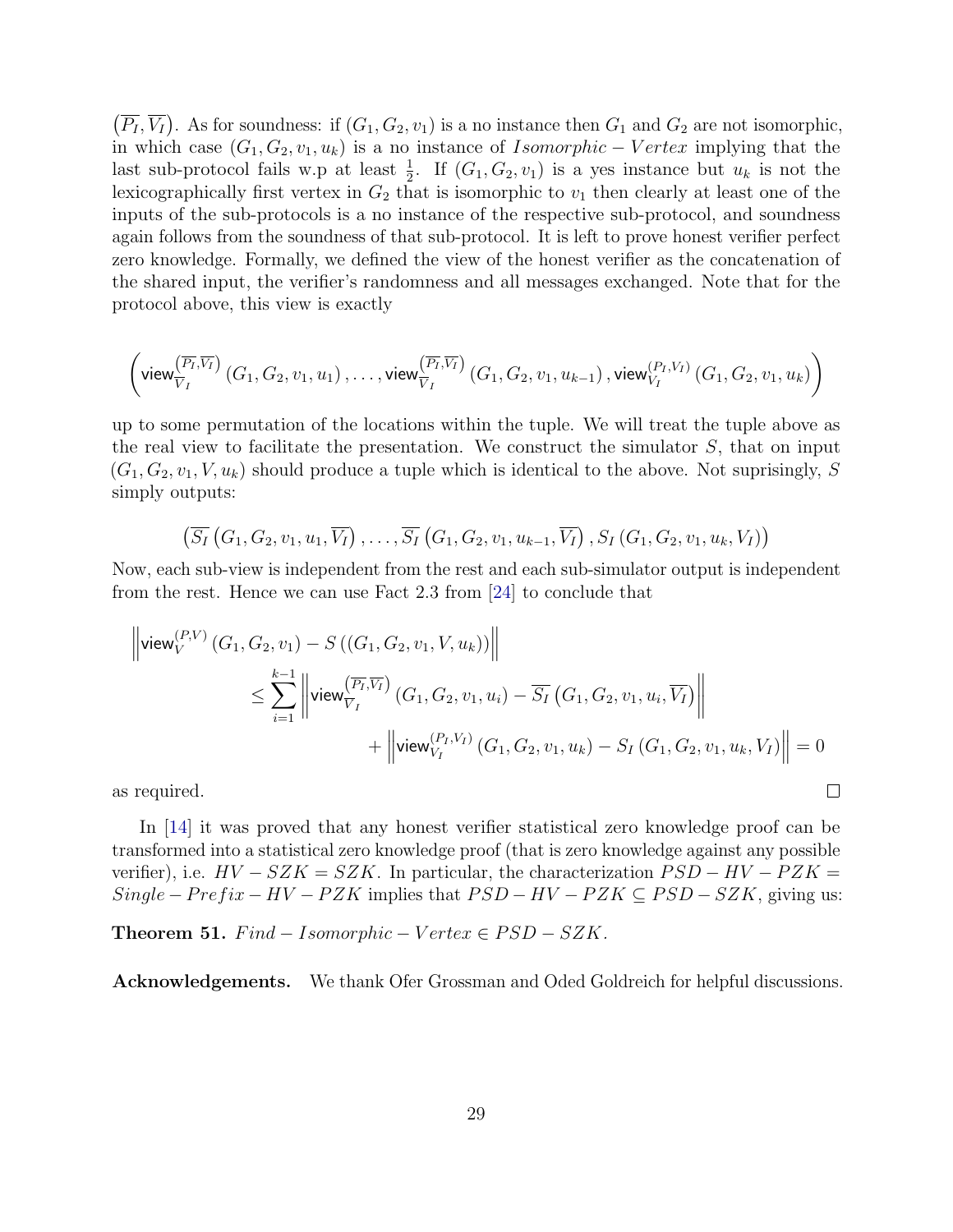# References

- <span id="page-29-5"></span>[1] Amos Beimel, Paz Carmi, Kobbi Nissim, and Enav Weinreb. Private approximation of search problems. In Jon M. Kleinberg, editor, Proceedings of the 38th Annual ACM Symposium on Theory of Computing, Seattle, WA, USA, May 21-23, 2006, pages 119–128. ACM, 2006.
- <span id="page-29-9"></span>[2] Michael Ben-Or, Oded Goldreich, Shafi Goldwasser, Johan Håstad, Joe Kilian, Silvio Micali, and Phillip Rogaway. Everything provable is provable in zero-knowledge. In Shafi Goldwasser, editor, Advances in Cryptology - CRYPTO '88, 8th Annual International Cryptology Conference, Santa Barbara, California, USA, August 21-25, 1988, Proceedings, volume 403 of Lecture Notes in Computer Science, pages 37–56. Springer, 1988.
- <span id="page-29-2"></span>[3] Michael Ben-Or, Shafi Goldwasser, and Avi Wigderson. Completeness theorems for noncryptographic fault-tolerant distributed computation (extended abstract). In Proceedings of the 20th Annual ACM Symposium on Theory of Computing, May 2-4, 1988, Chicago, Illinois, USA, pages  $1-10$ , 1988.
- <span id="page-29-3"></span>[4] David Chaum, Claude Crépeau, and Ivan Damgård. Multiparty unconditionally secure protocols (extended abstract). In Proceedings of the 20th Annual ACM Symposium on Theory of Computing, May 2-4, 1988, Chicago, Illinois, USA, pages 11–19, 1988.
- <span id="page-29-6"></span>[5] Ivan Damgård, Oded Goldreich, Tatsuaki Okamoto, and Avi Wigderson. Honest verifier vs dishonest verifier in public coin zero-knowledge proofs. In Don Coppersmith, editor, Advances in Cryptology - CRYPTO '95, 15th Annual International Cryptology Conference, Santa Barbara, California, USA, August 27-31, 1995, Proceedings, volume 963 of Lecture Notes in Computer Science, pages 325–338. Springer, 1995.
- <span id="page-29-4"></span>[6] Joan Feigenbaum, Yuval Ishai, Tal Malkin, Kobbi Nissim, Martin Strauss, and Rebecca N. Wright. Secure multiparty computation of approximations. In Fernando Orejas, Paul G. Spirakis, and Jan van Leeuwen, editors, Automata, Languages and Programming, 28th International Colloquium, ICALP 2001, Crete, Greece, July 8-12, 2001, Proceedings, volume 2076 of Lecture Notes in Computer Science, pages 927–938. Springer, 2001.
- <span id="page-29-0"></span>[7] Eran Gat and Shafi Goldwasser. Probabilistic search algorithms with unique answers and their cryptographic applications. Electronic Colloquium on Computational Complexity  $(ECCC), 18:136, 2011.$
- <span id="page-29-7"></span>[8] Oded Goldreich. The Foundations of Cryptography - Volume 1, Basic Techniques. Cambridge University Press, 2001.
- <span id="page-29-8"></span>[9] Oded Goldreich. Computational complexity - a conceptual perspective. Cambridge University Press, 2008.
- <span id="page-29-1"></span>[10] Oded Goldreich, Shafi Goldwasser, and Dana Ron. On the possibilities and limitations of pseudodeterministic algorithms. In Robert D. Kleinberg, editor, Innovations in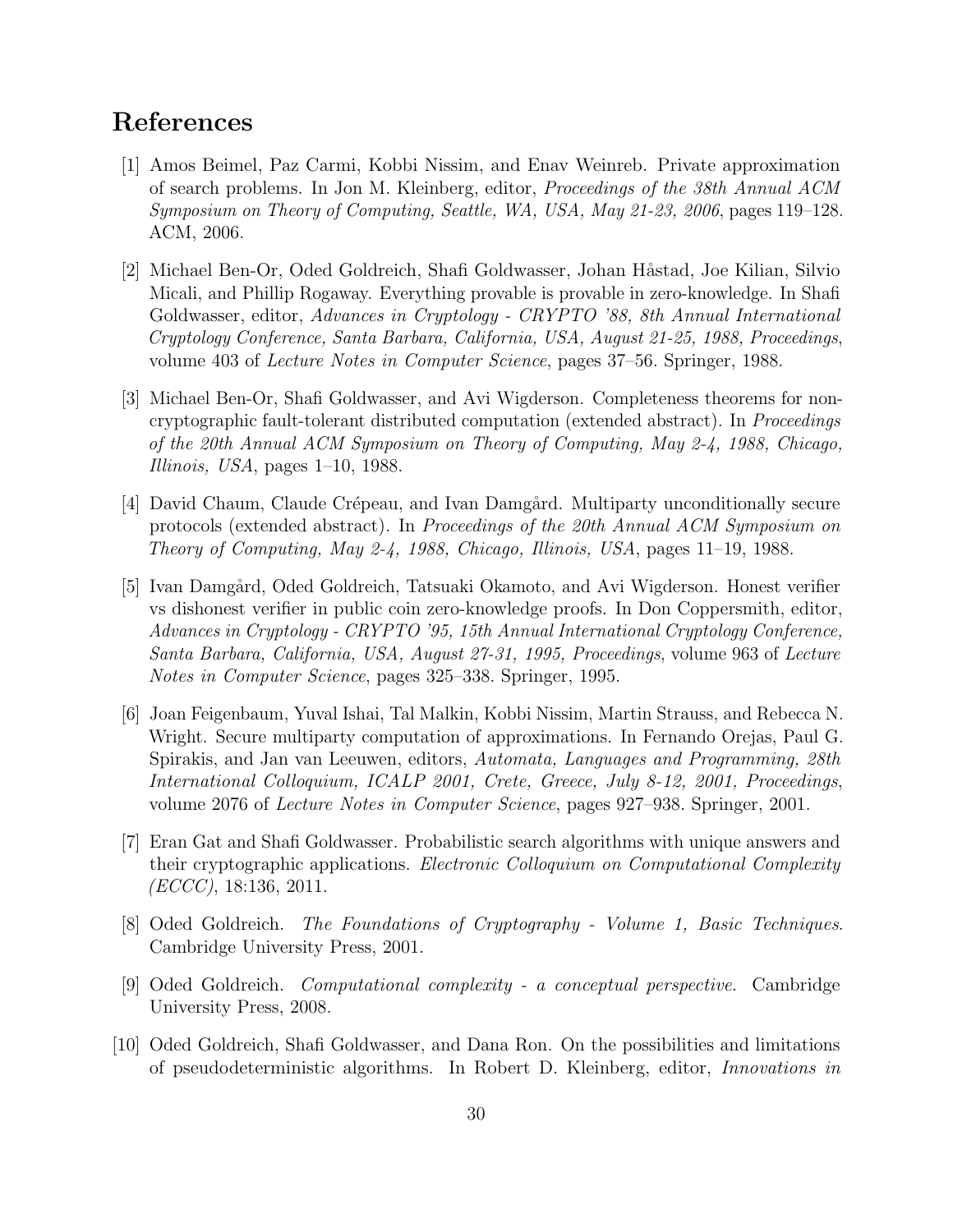Theoretical Computer Science, ITCS '13, Berkeley, CA, USA, January 9-12, 2013, pages 127–138. ACM, 2013.

- <span id="page-30-4"></span>[11] Oded Goldreich, Silvio Micali, and Avi Wigderson. How to play any mental game or a completeness theorem for protocols with honest majority. In STOC, pages 218–229, 1987.
- <span id="page-30-1"></span>[12] Oded Goldreich, Silvio Micali, and Avi Wigderson. Proofs that yield nothing but their validity for all languages in NP have zero-knowledge proof systems. J. ACM, 38(3):691–729, 1991.
- <span id="page-30-7"></span>[13] Oded Goldreich and Yair Oren. Definitions and properties of zero-knowledge proof systems. J. Cryptology, 7(1):1–32, 1994.
- <span id="page-30-5"></span>[14] Oded Goldreich, Amit Sahai, and Salil P. Vadhan. Honest-verifier statistical zeroknowledge equals general statistical zero-knowledge. In Jeffrey Scott Vitter, editor, Proceedings of the Thirtieth Annual ACM Symposium on the Theory of Computing, Dallas, Texas, USA, May 23-26, 1998, pages 399–408. ACM, 1998.
- [15] Oded Goldreich, Amit Sahai, and Salil P. Vadhan. Can statistical zero knowledge be made non-interactive? or on the relationship of SZK and NISZK. In Michael J. Wiener, editor, Advances in Cryptology - CRYPTO '99, 19th Annual International Cryptology Conference, Santa Barbara, California, USA, August 15-19, 1999, Proceedings, volume 1666 of Lecture Notes in Computer Science, pages 467–484. Springer, 1999.
- <span id="page-30-6"></span>[16] Oded Goldreich and Salil P. Vadhan. Comparing entropies in statistical zero knowledge with applications to the structure of SZK. In Proceedings of the 14th Annual IEEE Conference on Computational Complexity, Atlanta, Georgia, USA, May 4-6, 1999, page 54. IEEE Computer Society, 1999.
- <span id="page-30-2"></span>[17] Shafi Goldwasser and Ofer Grossman. Perfect bipartite matching in pseudo-deterministic RNC. Electronic Colloquium on Computational Complexity (ECCC), 22:208, 2015.
- [18] Shafi Goldwasser and Ofer Grossman. Bipartite perfect matching in pseudo-deterministic NC. In Ioannis Chatzigiannakis, Piotr Indyk, Fabian Kuhn, and Anca Muscholl, editors, 44th International Colloquium on Automata, Languages, and Programming, ICALP  $2017$ , July  $10-14$ ,  $2017$ , Warsaw, Poland, volume 80 of LIPIcs, pages 87:1–87:13. Schloss Dagstuhl - Leibniz-Zentrum fuer Informatik, 2017.
- <span id="page-30-3"></span>[19] Shafi Goldwasser, Ofer Grossman, and Dhiraj Holden. Pseudo-deterministic proofs. In Anna R. Karlin, editor, 9th Innovations in Theoretical Computer Science Conference, ITCS 2018, January 11-14, 2018, Cambridge, MA, USA, volume 94 of LIPIcs, pages 17:1–17:18. Schloss Dagstuhl - Leibniz-Zentrum fuer Informatik, 2018.
- <span id="page-30-0"></span>[20] Shafi Goldwasser, Silvio Micali, and Charles Rackoff. The knowledge complexity of interactive proof systems. SIAM J. Comput., 18(1):186–208, 1989.